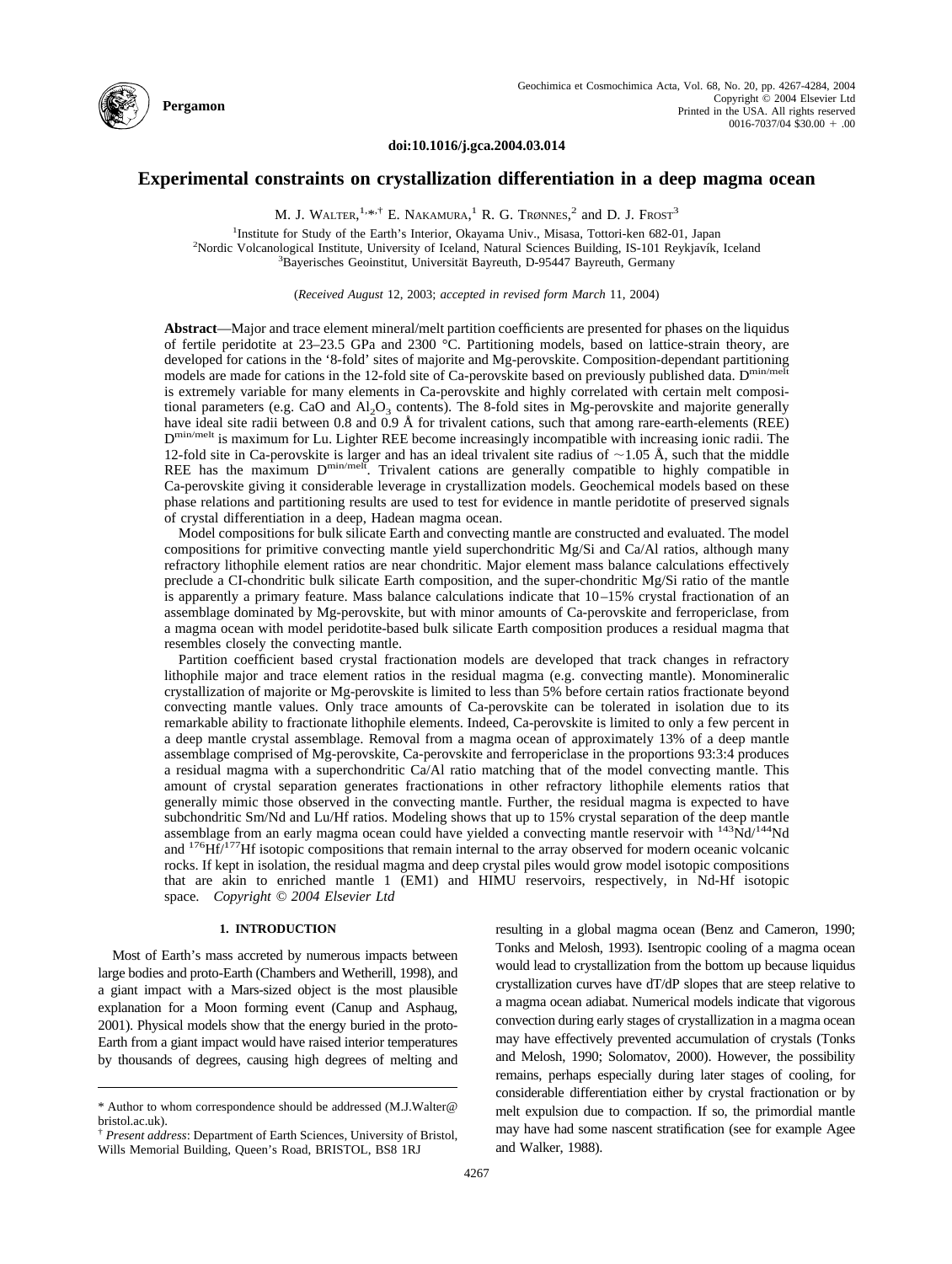Subsequent to initial layering, over 4 Ga of solid-state convection possibly re-homogenized most or all the mantle (e.g., [van Keken et al., 2002\)](#page-17-0). But a relic layer of early crystalline differentiates that formed in the deepest part of the magma ocean may have been resistant to homogenization due to intrinsic rheologic stability, possibly remaining buried in the deep lower mantle until the present. Such a deep layer may now reside in the region of the seismically imaged D "layer that extends as much as a few hundred kilometers above the coremantle boundary" (e.g., [Jeanloz and Williams, 1998\)](#page-16-0), or could be a thicker layer potentially responsible for the apparent decrease in the correlation length in seismic heterogeneity observed at depths greater than  $\sim$ 1600 km [\(Kellogg et al.,](#page-16-0) [1999;](#page-16-0) [van der Hilst and Karason, 1999\)](#page-17-0). An ancient buried layer is a potential storehouse for trace elements, including radioactive, heat-producing elements (e.g., [Albarede and van](#page-17-0) [der Hilst, 1999\)](#page-17-0).

Segregation of mid to deep mantle liquidus phases such as majorite, Mg-perovskie (MgPv), Ca-perovskite (CaPv) and ferropericlase (FP) from an initially molten mantle may have led to fractionation between crystals and residual liquid of major and trace lithophile element ratios away from primitive mantle values [\(Agee and Walker, 1988; Kato et al., 1988;](#page-16-0) [McFarlane](#page-17-0) [et al., 1994; Presnall et al., 1998;](#page-17-0) [Corgne and Wood, 2002\)](#page-16-0). Crystal fractionation in the mantle, transient or permanent, could have had important effects on isotopic systems used to probe differentiation in the early mantle-crust system. Further, if the residual liquid crystallized into what is the modern convecting mantle, then a chemical signature of crystallization could be preserved in modern primitive upper mantle refractory lithophile element abundance ratios.

Here, we present new experimentally determined mineral/ melt major and trace element partitioning data for liquidus phases of fertile mantle peridotite at deep mantle conditions. These data are used in combination with literature data for liquidus phase relations at lower mantle conditions [\(Trønnes](#page-17-0) [and Frost, 2002;](#page-17-0) [Ito et al., 2004\)](#page-16-0), mineral/melt element partitioning for Ca-Pv [\(Corgne and Wood, 2002; Hirose et al.,](#page-16-0) [2004\)](#page-16-0), and model compositions for bulk silicate Earth and primitive upper mantle, for constructing geochemical models to probe for signals of early crystal differentiation in a deep magma ocean.

### **2. EXPERIMENTAL**

We have determined phase relations and element partitioning among coexisting phases at the liquidus of a fertile model peridotite composition, PM-1, at pressures corresponding to the uppermost part of the lower mantle  $(\sim 23-23.5 \text{ GPa})$ . The major and trace element composition of PM-1 is given in Table 1. PM-1 was constructed by mixing Horomon plagioclase lherzolite with Komuro andesite in a ratio of 9:1 [\(Nakamura et al.,](#page-17-0) [2001\)](#page-17-0), proportions that yield near primitive mantle abundances of lithophile major and trace elements.

A finely powdered sample was dried in a vacuum oven at 120 °C to eliminate adsorbed water. Experiments were performed in a 'Kawai-type' multi-anvil apparatus using 10 mm edge length Cr-doped MgO octahedron and second-stage carbide anvils with truncations of either 4 or 3.75 mm. On the basis of room temperature and high temperature pressure cal-

Table 1. Composition of primitive mantle starting composition, PM-1.

|                      | $PM-1a$  |    | $PM-1$ | BSE <sup>c</sup> | $Cl^b$ |
|----------------------|----------|----|--------|------------------|--------|
|                      | $Wt. \%$ |    |        | ppm              |        |
| SiO <sub>2</sub>     | 45.74    | Sr | 51.38  | 21.1             | 7.25   |
| TiO <sub>2</sub>     | 0.21     | Y  | 5.58   | 4.55             | 1.57   |
| $Al_2O_3$            | 5.01     | Zr | 11.67  | 11.2             | 3.82   |
| $Cr_2O_3$            | 0.27     | Nb | 0.26   | 0.71             | 0.24   |
| FeO                  | 8.07     | Ba | 16.42  | 6.99             | 2.41   |
| MgO                  | 34.57    | La | 0.82   | 0.69             | 0.24   |
| CaO                  | 3.86     | Ce | 2.12   | 1.78             | 0.61   |
| MnO                  | 0.14     | Pr | 0.33   | 0.28             | 0.09   |
| NiO                  | 0.20     | Nd | 1.64   | 1.35             | 0.46   |
| Na <sub>2</sub> O    | 0.59     | Sm | 0.55   | 0.44             | 0.15   |
| $K_2O$               | 0.08     | Eu | 0.2    | 0.17             | 0.06   |
| Total                | 98.74    | Gd | 0.71   | 0.6              | 0.2    |
|                      |          | Dy | 0.87   | 0.74             | 0.25   |
| Mg#                  | 88.3     | Er | 0.53   | 0.48             | 0.16   |
| MgO/SiO <sub>2</sub> | 0.76     | Yb | 0.58   | 0.49             | 0.16   |
| $CaO/Al_2O_3$        | 0.77     | Lu | 0.09   | 0.07             | 0.02   |
| CaO/TiO <sub>2</sub> | 18       | Hf | 0.36   | 0.31             | 0.1    |

<sup>a</sup> Starting composition for experiments.

<sup>b</sup> Cl-chondrite of McDonough and Sun (1995).

<sup>c</sup> Bulk silicate Earth of McDonough and Sun (1995).

ibration (e.g., [Walter et al., 1995\)](#page-17-0), the pressures in the experiments reported here are estimated at 23 to 23.5  $\pm$  1 GPa. The sample was loaded into a cylindrical graphite capsule with an outer diameter of  $\sim 0.8$  mm and an inner diameter of  $\sim 0.5$  mm. The sample capsule is surrounded by MgO spacers, which in turn are surrounded by a cylindrical  $LaCrO<sub>3</sub>$  heater. All pressure cell parts, exclusive of the sample capsule, were fired at 1000 °C before assembly to eliminate moisture. The sample capsule was briefly heated in a gas flame to a 'red-hot' condition before loading the sample.

The objective of these experiments was to produce melt coexisting with well-equilibrated crystals large enough for accurate trace element analysis using secondary ion mass spectrometry (SIMS). To achieve this goal requires stable, long duration experiments. It is our experience that at the required high temperatures (e.g.,  $\sim$  2300 °C), W/Re thermocouples are frequently unreliable in long experiments (see also [Lesher et](#page-17-0) [al., 2003\)](#page-17-0). Further, insertion of a thermocouple and surrounding insulator produces an asymmetric temperature distribution in the cell, and these parts can also have an adverse effect on the stability of the  $LaCrO<sub>3</sub>$  heater [\(Walter et al., 1995\)](#page-17-0). We have chosen to eliminate the thermocouple entirely from our assembly, and instead of controlling temperature at constant thermocouple *emf,* experiments were held at a constant power setting. We first made several runs with W/Re thermocouples to establish a power versus temperature working curve, and then eliminated the thermocouple once a working power range was determined. After ramping to the set power, constant power was maintained for 50 to 60 min with a precision of  $\sim 0.2\%$ relative. After an initial settling-in time of  $\sim$  5 min, heater electrical characteristics (voltage, current, power, resistance) all remained constant throughout the run duration. We presume temperature remained essentially constant as well.

A composite backscattered-electron image of the melted portion of the charge in experiment #249 is shown for reference in [Figure 1.](#page-2-0) The quenched-melt phase is generally expelled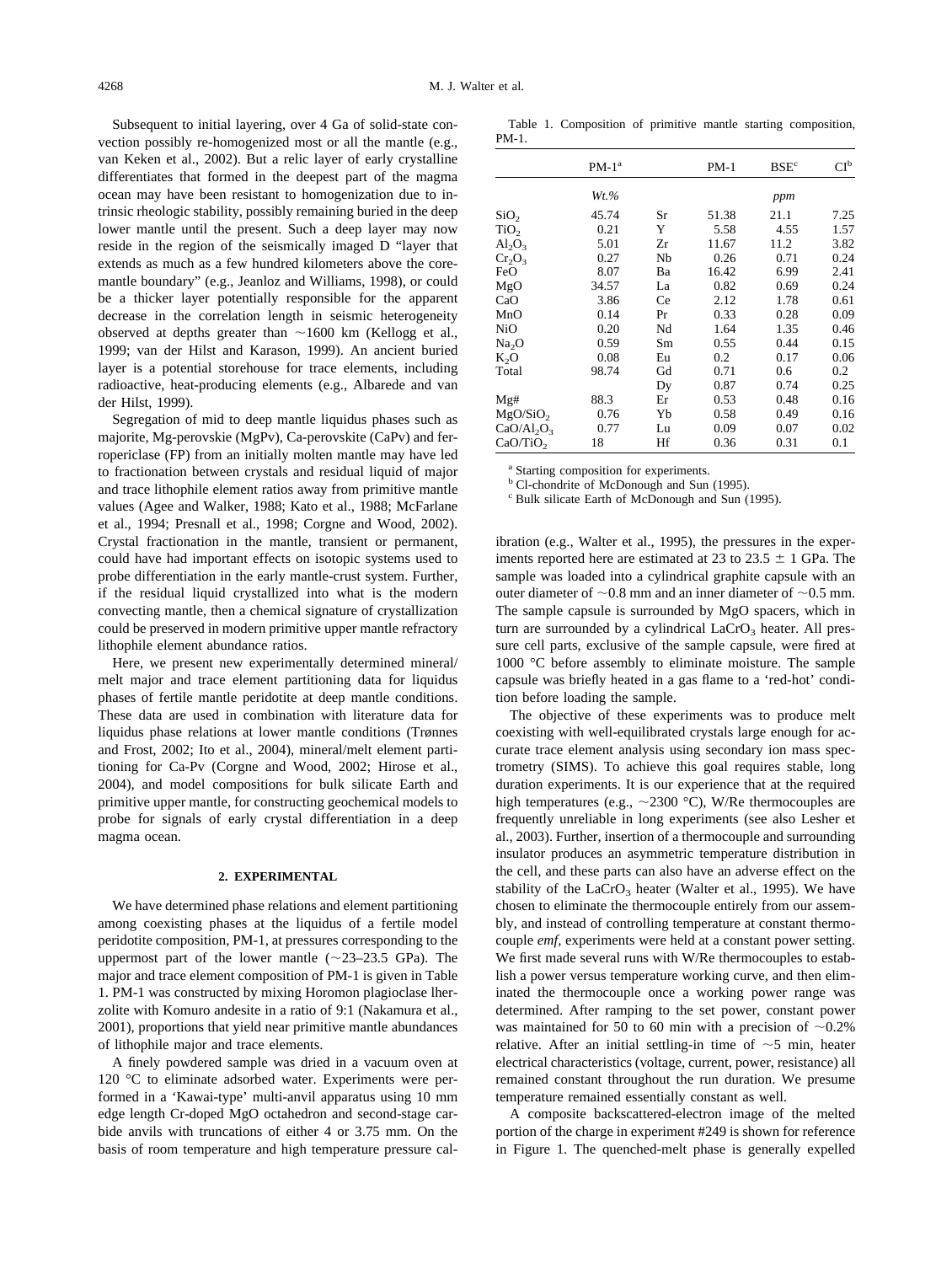<span id="page-2-0"></span>

Fig. 1. A composite backscattered-electron image of the melted portion in experiment #249, taken at a magnification of 370X. The charge broke into two pieces along a boundary between quenched melt and crystals, and two separate images are combined to form an approximate reconstruction of the charge. Ion erosion pits from the SIMS analysis are readily apparent in image 1.

from the crystalline portion of the charge, with the exception of a 'mushy' crystal-liquid interface. Melt expulsion due to thermally induced crystal compaction will always occur in a temperature gradient [\(Lesher and Walker, 1988\)](#page-17-0). To facilitate equilibrium between partial melt and crystals, it is prudent to keep temperature gradients to a minimum in partitioning experiments [\(Walker and Agee, 1989\)](#page-17-0).

The graphite sample capsule transforms to polycrystalline diamond during the experiment, and due to the extremely high thermal conductivity of diamond and the small size of the capsule, the sample temperature gradient across the sample is much less than in a metal capsule. This was exemplified by (1) polymineralic and only moderately curved liquidus boundaries, as opposed to monomineralic and highly curved boundaries commonly observed at the liquidus in long experiments made in a large temperature gradient (e.g., [Presnall and Walter,](#page-17-0) [1993\)](#page-17-0), (2) large ( $\sim$ 40–50  $\mu$ m) liquidus phases 'floating' in the quenched-melt and melt embayment into the crystalline region, and (3) constant quenched-melt composition across the melted region. The diamond capsule is not readily polished. However, we found that during quench, pervasive horizontal fractures develop along the axis of the diamond portion of the capsule. By digging around the capsule with a micro-drill, the diamond capsule is easily fragmented and removed with a pair of fine tweezers, allowing retrieval of the sample cylinder.

Here we present results from two experiments that are sum-

marized in Table 2. Run# 62 was made at a nominal pressure of 23 GPa and was held at 620  $\pm$  1 W for 50 min. Run# 249 (Fig. 1) was made at a nominal pressure of 23.5 GPa and held at 620  $\pm$  1 W for 60 min. The temperature in both runs is estimated at 2300  $\pm$  100 °C based on runs calibrated with W/Re thermocouples.

#### **3. PHASE RELATIONS**

Phase identification was made using SEM and BSE imaging. In run #62 the central portion of the charge contained a large region of melt,  $\sim$ 200  $\times$  300  $\mu$ m. Crystalline phases are present in a symmetrical distribution about the melt region. Large crystals of majorite ( $\sim$  50  $\mu$ m diameter) and a few smaller FP grains are scattered along the interface in direct contact with the melt. About 20 to 30  $\mu$ m back from the melt-solid interface, large (20–40  $\mu$ m diameter) crystals of MgPv with clearly discernable euhedral grain shape and typical polysynthetic twin lamellae are intergrown with majorite and FP. Based on a mass balance calculation using major element compositions of coexisting phases (Table 2), the sample was  $~60\%$  molten.

In run #249 the melted region was smaller,  $\sim$ 100  $\times$  200  $\mu$ m (Fig. 1), and mass balance indicates  $\sim$  45% melting. The solidmelt interface is not as sharply defined as in run #62, as large euhedral crystals of majorite ( $\sim$ 50  $\mu$ m diameter) are 'floating' in the melt, with melt embayment into the polymineralic crystalline portion. In contrast to run #62, large crystals of MgPv ( $\sim$ 20 to 40  $\mu$ m diameter) are in direct contact with the melt. FP is present within  $\sim$  20  $\mu$ m of the solid-melt boundary.

We interpret the phase relations in these runs within the context of the phase relations between 23 and 25 GPa for fertile peridotite presented by [Trønnes and Frost \(2002\).](#page-17-0) In their phase diagram, majorite, MgPv, and FP crystallize together upon cooling below the liquidus within the pressure range of  $\sim$ 23 to 24.5 GPa. FP is the liquidus phase for nearly all of that pressure range, followed down-temperature by majorite up to  $\sim$ 23.8 GPa, and then MgPv at higher pressure. The maximum pressure of majorite stability in the liquidus interval is  $\sim$ 24.5 GPa. At  $\sim$ 23 GPa majorite becomes the liquidus phase followed closely down-temperature by FP, and only near the solidus does MgPv appear.

Run #62 apparently crystallized majorite and FP together at the liquidus, although it is difficult to discern which is the liquidus phase, followed closely down-temperature by MgPv. In run #249 majorite and MgPv are in direct contact with melt (Fig. 1). Majorite is probably the liquidus phase as it alone is floating away from a polymineralic melt-solid interface. Run #249 was at a slightly higher pressure (smaller anvil truncation at same press load), perhaps  $\sim 0.5$  GPa, than run #62. If

| Table 2. Experimental conditions and liquidus phases. |              |                    |            |                            |            |                                                                 |  |  |  |
|-------------------------------------------------------|--------------|--------------------|------------|----------------------------|------------|-----------------------------------------------------------------|--|--|--|
| Run#                                                  | ∟oadª        | $P(GPa)^b$         | Watts      | $T (^{\circ}C)^{\circ}$    | Time (min) | Phases <sup>a</sup>                                             |  |  |  |
| -62<br>249                                            | 1018<br>1018 | $\sim$ 23<br>~23.5 | 620<br>620 | $\sim$ 2300<br>$\sim$ 2300 | 50<br>60   | 62 melt: 26 MgPv: 9 Maj: 3 FP<br>46 melt: 26 MgPv: 23 Maj: 5 FP |  |  |  |

<sup>a</sup> Press load in metric tons using 5000 ton press at ISEI.

<sup>b</sup> Run# 62 made with 4 mm anvil truncations, and run# 249 with 3.75 mm truncations.

 $\degree$  Estimated from power-temperature calibration and phase relations of Trønnes and Frost (2002).  $\degree$  Phase proportions calculated by mass balance.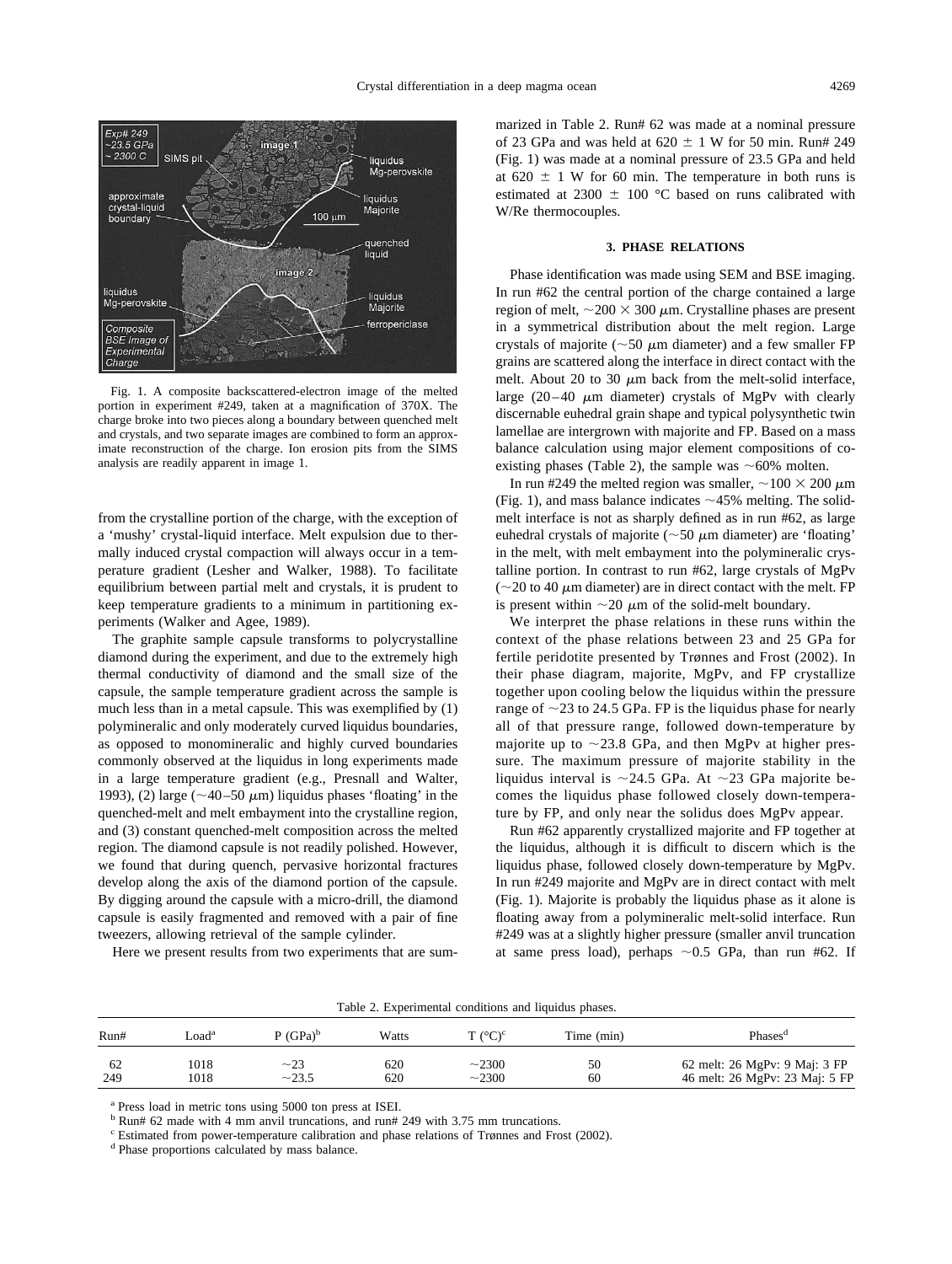Table 3. Major and minor element compositions of coexisting phases (weight%).

|                         | Melt           | MgPv       | Majorite   | FP         | Melt       | MgPv       | Majorite   |
|-------------------------|----------------|------------|------------|------------|------------|------------|------------|
| Exp#62                  |                |            |            |            | Exp #249   |            |            |
|                         | 14             | 10         | 5          | 3          | 12         | 20         | 12         |
| SiO <sub>2</sub>        | 46.49 $(90)^a$ | 54.70 (67) | 52.28 (42) | 0.18(5)    | 44.75 (76) | 55.08 (25) | 52.09 (30) |
| TiO <sub>2</sub>        | 0.24(2)        | 0.26(6)    | 0.01(1)    | 0.001(1)   | 0.27(2)    | 0.25(4)    | 0.02(1)    |
| $\text{Al}_2\text{O}_3$ | 3.22(13)       | 4.27(46)   | 11.02(25)  | 1.16(32)   | 2.42(12)   | 3.21(13)   | 9.97(25)   |
| $Cr_2O_3$               | 0.23(1)        | 0.24(3)    | 0.30(2)    | 0.37(2)    | 0.24(1)    | 0.23(2)    | 0.33(1)    |
| FeO                     | 6.23(29)       | 4.23(61)   | 1.98(4)    | 9.90(6)    | 9.15(40)   | 4.44(27)   | 2.92(4)    |
| MgO                     | 34.46 (65)     | 35.48 (51) | 30.98(36)  | 86.04 (46) | 32.04 (66) | 35.65(39)  | 30.76(17)  |
| CaO                     | 7.13(20)       | 0.79(14)   | 3.64(17)   | 0.06(22)   | 8.36(24)   | 0.84(13)   | 4.32(13)   |
| MnO                     | 0.14(1)        | 0.07(2)    | 0.07(1)    | 0.12(1)    | 0.19(1)    | 0.09(1)    | 0.1(1)     |
| NiO                     | 0.11(1)        | 0.05(2)    | 0.05(3)    | 0.52(3)    | 0.16(1)    | 0.06(1)    | 0.05(1)    |
| Na <sub>2</sub> O       | 0.43(4)        | 0.05(1)    | 0.15(2)    | 0.27(2)    | 0.60(4)    | 0.06(1)    | 0.29(1)    |
| $K_2O$                  | 0.05(1)        | 0.01(1)    | 0.01(1)    | 0.002(1)   | 0.09(1)    | 0.01(1)    | 0.01(1)    |
| Total                   | 98.73 (27)     | 100.15(67) | 100.49     | 98.62      | 98.27 (58) | 99.92      | 100.86     |
| Cations per:            |                | 3 oxygen   | 12 oxygen  | 1 oxygen   |            | 3 oxygen   | 12 oxygen  |
| $Si4+$                  |                | 0.94       | 3.56       | 0.001      |            | 0.95       | 3.56       |
| $Ti^{4+}$               |                | 0.004      | 0.001      |            |            | 0.004      | 0.001      |
| $Al^{3+}$               |                | 0.086      | 0.88       | 0.010      |            | 0.065      | 0.80       |
| $\mathrm{Cr^{3+}}$      |                | 0.003      | 0.016      | 0.002      |            | 0.003      | 0.018      |
| $\rm Fe^{2+}$           |                | 0.061      | 0.113      | 0.059      |            | 0.064      | 0.17       |
| $\mathbf{Mg}^{2+}_{2+}$ |                | 0.906      | 3.14       | 0.91       |            | 0.91       | 3.13       |
|                         |                | 0.015      | 0.27       | 0.0005     |            | 0.016      | 0.32       |
| ${\rm Mn}^{2+}$         |                | 0.001      | 0.004      | 0.0007     |            | 0.001      | 0.006      |
| $\mathrm{Ni}^{2+}$      |                | 0.001      | 0.003      | 0.003      |            | 0.001      | 0.003      |
| $\rm Na^{1+}$           |                | 0.002      | 0.02       | 0.004      |            | 0.002      | 0.04       |
| $K^{1+}$                |                | 0.0001     | 0.0004     |            |            | 0.0001     | 0.001      |
| Total                   |                | 2.01       | 8.01       | 0.99       |            | 2.02       | 8.05       |

<sup>a</sup> Uncertainty is one standard error of the mean in least significant digits.

majorite is the liquidus phase in #249, then phase relations dictate that it must be in lower pressure run #62 as well. The increase in pressure also seems to have expanded the MgPv field as it coexists on the liquidus with majorite. Starting composition PM-1 is very similar to but somewhat more alumina- and silica-rich than the compositions used by [Trønnes](#page-17-0) [and Frost \(2002\)](#page-17-0) ('Pyrolite' and KLB-1), and the association of the phases in our experiments to the liquidus indicate expansion of the majorite crystallization field to somewhat higher pressures, and also expansion of the MgPv field relative to FP.

### **4. ANALYTICAL**

Major and minor element compositions of coexisting phases were determined using a JEOL8800 EPMA (Table 3). A beam current of 30 nA and an acceleration voltage of 15 kV were used in all analyses. Spot size was  $5-10 \mu m$  in diameter for mineral phases and 10 to 20  $\mu$ m in diameter for quenched melt. Na and K were analyzed first to reduce effects of volatilization and migration during analysis. Calibration was made using a set of oxide and silicate standards, and raw counts were converted to oxide weight% using a Phi-Rho-Z algorithm. Counting times were 30 to 40 s on peak and 10 to 20 s on background. Analytical precision is better than 2% relative for major elements and 5% relative for minor elements. There were no systematic variations within major element uncertainty across the melt region (probe points a minimum of 30  $\mu$ m away from a primary crystal interface), indicating that temperature gradients were low enough for Soret effects to be undetectable.

Trace element analyses of minerals and quenched melt were made with a Cameca ims 5f ion microprobe following tech-

niques similar to those described in [\(Nakamura and Kushiro,](#page-17-0) [1998\)](#page-17-0), and the results are given in [Table 4.](#page-4-0) Due to the long run durations at extreme temperature, the samples are contaminated by La derived from the  $LaCrO<sub>3</sub>$  furnace. The quenched melts in runs #62 and #249 contain  $\sim$ 2600 and 1000 ppm La, respectively. High La contents cause extreme isobaric mass interference especially in the middle REE, making it difficult to apply the energy offset method together with subtraction of the interferences empirically determined for common minerals and glasses [\(Nakamura and Kushiro, 1998\)](#page-17-0). To minimize the strong interferences in the REE analyses, we applied a matrix-matching technique by synthesizing MORB glasses with La concentrations ranging from 50 to 3000 ppm. Six homogeneous glasses were synthesized in a piston cylinder apparatus at 1 GPa and 1400 °C for 1 h. Trace element abundances in the synthesized glasses were precisely characterized using ICP-MS [\(Makishima and Nakamura, 1997\)](#page-17-0).

The following procedure was adopted for measuring trace element abundances in the melt phase of the experimental charges. First we measured the apparent La concentration using LREE-enriched alkaline basalt glass as a standard. Once the La concentration in the melt was determined, a synthesized glass standard with a similar La concentration was used for calibration of all trace element abundances. Mineral phases are relatively enriched in middle to heavy REE resulting in much less influence of La contamination compared with the case for quench, so we applied our common standardization method using clinopyroxene and garnet from mantle xenoliths as standard materials. Trace elemental compositions of these standard minerals have been determined precisely by ICP-MS (Ma-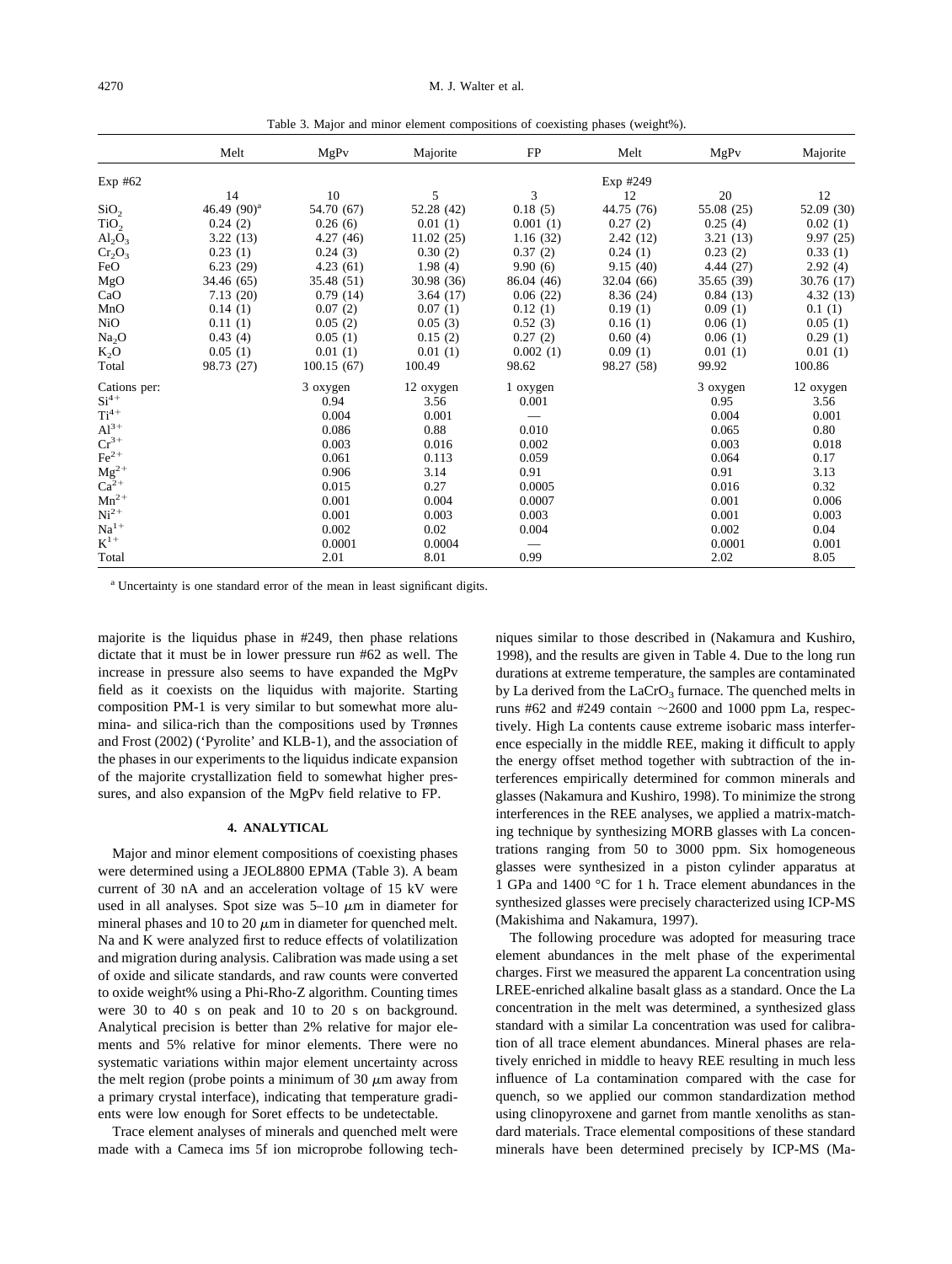<span id="page-4-0"></span>Table 4. Trace element compositions of coexisting phases (ppm).

|          | Melt           | MgPv       | Majorite   | FP           |
|----------|----------------|------------|------------|--------------|
| Exp #62  |                |            |            |              |
| n        | 12             | 8          | 8          | $\mathbf{2}$ |
| Li       | $2.58$ $(7)^a$ | 0.212(82)  | 0.185(11)  |              |
| Sr       | 81.4 (14)      | 1.282(37)  | 1.52(4)    | 1.67(6)      |
| Y        | 35.8(4)        | 8.64 (128) | 10.2(2)    | 1.06(6)      |
| Zr       | 176(2)         | 273 (53)   | 25.0(26)   | 32.1 (202)   |
| Nb       | 1.86(3)        | 0.022(3)   | 0.003(1)   | 0.005(2)     |
| Ba       | 28.8 (10)      | 1.12(29)   | 0.34(7)    | 21.5(36)     |
| La       | 2252 (21)      | 4.25(77)   | 8.49 (53)  | 30.21 (30)   |
| Ce       | 11.4(4)        | 0.18(2)    | 0.095(7)   | 0.26(22)     |
| Pr       | 1.43(3)        | 0.027(4)   | 0.026(3)   | 0.093(8)     |
| Nd       | 6.65(19)       | 0.25(3)    | 0.21(1)    | 0.30(30)     |
| Sm       | 1.89(8)        | 0.13(2)    | 0.13(2)    | 0.11(10)     |
| Eu       | 0.63(5)        | 0.046(7)   | 0.052(4)   | 0.021(13)    |
| Gd       | 2.97(20)       | 0.32(5)    | 0.26(2)    | 0.41(7)      |
| Dy       | 4.13 (35)      | 0.66(8)    | 0.72(3)    | 0.13(11)     |
| Er       | 1.78 (27)      | 0.74(10)   | 0.58(3)    | 0.31(21)     |
| Yb       | 1.46(11)       | 0.84(7)    | 0.70(5)    | 0.12(2)      |
| Lu       | 0.14(2)        | 0.12(2)    | 0.11(1)    | 0.027(15)    |
| Hf       | 1.35(18)       | 2.21(42)   | 0.32(4)    | 0.322(11)    |
| Exp #249 |                |            |            |              |
| n        | 11             | 8          | 3          |              |
| Sr       | 180 (10)       | 4.09 (80)  | 3.86 (142) |              |
| Y        | 18.2(2)        | 4.47 (63)  | 5.92 (29)  |              |
| Zr       | 117(2)         | 159 (41)   | 14.5 (13)  |              |
| Nb       | 2.11(9)        | 0.024(3)   | 0.003(1)   |              |
| Ba       | 213(2)         | 8.60 (142) | 3.70 (54)  |              |
| La       | 998 (5)        | 5.00 (110) | 6.97(405)  |              |
| Ce       | 7.54 (32)      | 0.25(3)    | 0.13(7)    |              |
| Pr       | 1.31(5)        | 0.032(6)   | 0.025(5)   |              |
| Nd       | 5.71 (20)      | 0.18(3)    | 0.13(3)    |              |
| Sm       | 1.51(10)       | 0.092(19)  | 0.072(20)  |              |
| Eu       | 0.49(5)        | 0.036(8)   | 0.023(6)   |              |
| Gd       | 3.60(34)       | 0.56(15)   | 0.79(23)   |              |
| Dy       | 2.93(9)        | 0.48(7)    | 0.48(3)    |              |
| Er       | 1.71(8)        | 0.49(7)    | 0.61(1)    |              |
| Yb       | 0.88(4)        | 0.67(7)    | 0.45(5)    |              |
| Lu       | 0.11(1)        | 0.11(1)    | 0.093(9)   |              |
| Hf       | 1.91(6)        | 2.44 (52)  | 0.30(4)    |              |

<sup>a</sup> Error is one standard error of the mean in least significant digits.

[kishima and Nakamura, 1997\)](#page-17-0). The results obtained using either clinopyroxene or garnet were identical within analytical uncertainty.

Minerals were sputtered with O- primary beams of 5 to 7 nA intensity resulting in a beam diameter of  $10-15 \mu m$  on the mineral surface. The quenched melt portion was probed using a primary beam current of 10 nA, and the beam was rastered across a 50  $\times$  50  $\mu$ m area. Positive secondary ions were collected by ion counting using an energy offset of  $-60$  V and  $-90$  V for mineral and glass, respectively, from 4500 V acceleration with an energy bandpass of  $\pm 10$  V. Analytical reproducibility determined for one of the clinopyroxene standards was generally better than 10%, except for Ba (50%), but typically better than 5% for La, Sm and Gd.

### **5. ELEMENT PARTITIONING**

The Nernst partition coefficient, D, describing the distribution of an element between mineral and melt, is defined as:

$$
D_i^{\min/melt} = X_i \text{ in the mineral}/X_i \text{ in the melt} \tag{1}
$$

where  $X_i$  is the weight fraction of element i. Major, minor and trace element partition coefficients are given in [Table 5.](#page-5-0)

Elemental partitioning is in part dictated by crystal chemistry, so a brief review is appropriate (see also [Finger and Hazen,](#page-16-0) [2000\)](#page-16-0). Ca-bearing majorite ( $\sqrt{\rm III}A_3^{\quad}VB_2^{\quad}YSi_3O_{12}$ ) crystallizes in a tetragonal structure (space group  $I4<sub>1</sub>/a$ ) with seven crystallographically distinct cation sites (e.g., [Hazen et al., 1994\)](#page-17-0).  $Mg^{2+}$ ,  $Ca^{2+}$  and Fe<sup>2+</sup> are principle cations in two large dodecahedral (eightfold) sites (A). Two octahedral (six-fold) sites (B) are occupied by  $Al^{3+}$  and  $Fe^{3+}$  as well as  $Mg^{2+}$  and  $Si^{4+}$ involved in coupled substitution. Three tetrahedral (fourfold) sites are occupied principally by  $Si<sup>4+</sup>$ . Large monovalent, divalent and trivalent trace cations are probably incorporated principally in the large eightfold sites, whereas smaller highly charged cations may mix into the octahedral or tetrahedral sites.

 $MgPv (ABO<sub>3</sub>)$  crystallizes in an orthorhombic structure (space group *Pbmn*) with a large, distorted eightfold site (A) and a smaller octahedral site (B) (e.g., [Horiuchi et al., 1987\)](#page-16-0). Divalent major element cations (e.g., Ca, Mg,  $Fe^{2+}$ ) reside in the eightfold site, whereas  $Si<sup>4+</sup>$  resides in the octahedral site. Although there is still debate about the substitution mechanisms,  $Al^{3+}$  may mix into A and B sites via coupled substitution with  $Mg^{2+}$  and  $Si^{4+}$ , or into the B site accompanied by vacancy formation (e.g., [Andrault et al.,](#page-16-0) [1998;](#page-16-0) [Richmond and Brodholt, 1998\)](#page-17-0). A coupled substitution of  $Al^{3+}$  and Fe<sup>3+</sup> for Si<sup>4+</sup> and Mg<sup>2+</sup> is also likely, with Fe<sup>3+</sup> mixing into the A site and  $Al^{3+}$  into the B site (e.g., [Frost and](#page-16-0) [Langenhorst, 2002\)](#page-16-0). Monovalent, divalent and trivalent trace cations probably enter exclusively into the large eightfold site, whereas smaller highly charged cations may mix into the octahedral site (e.g., [Andrault, 2003\)](#page-16-0).

FP (AO) crystallizes in the cubic rock-salt structure (space group *Fm3m*) with an octahedral site (A) occupied nominally by divalent cations Mg and Fe. Heterovalent substitution of minor and trace cations also occurs on this site.

[Figure 2](#page-6-0) shows major element partitioning of cations between minerals and melt in runs #62 and #249. For comparative purposes, partitioning results from an experiment at 24 GPa using KLB-1 as starting material from the recent work of [Trønnes and Frost \(2002\)](#page-17-0) are also shown. Si, Ti, Al, Cr and Mg are all compatible in MgPv, whereas other major and minor elements are incompatible. Ca is markedly incompatible in MgPv. Overall there is good agreement between our results and those of [Trønnes and Frost \(2002\),](#page-17-0) although we find Ca to be markedly less compatible.

Si, Cr, and Mg all have Ds near unity in majorite, whereas Al is very compatible with a  $D > 3$ . Other elements are incompatible. Relative to MgPv, Ca is considerably more compatible in majorite, mixing more easily into a larger eightfold site. Conversely, Ti is much less compatible in majorite than in MgPv. In MgPv Ti mixes easily into the octahedral B site that is normally occupied by  $Si<sup>4+</sup>$ , but due to its relatively large cation radius is readily excluded from the tetrahedral site in majorite. It is worth noting that [Trønnes and Frost \(2002\)](#page-17-0) found Ti, and to a lesser extent Ca, to be considerably more compatible in majorite than in the present study.

Mg, Fe, Cr and Ni are compatible in FP, whereas other elements are incompatible. Si, Ti and Ca are all strongly excluded from the FP structure. There is generally good agreement with the results of [Trønnes and Frost \(2002\),](#page-17-0) again with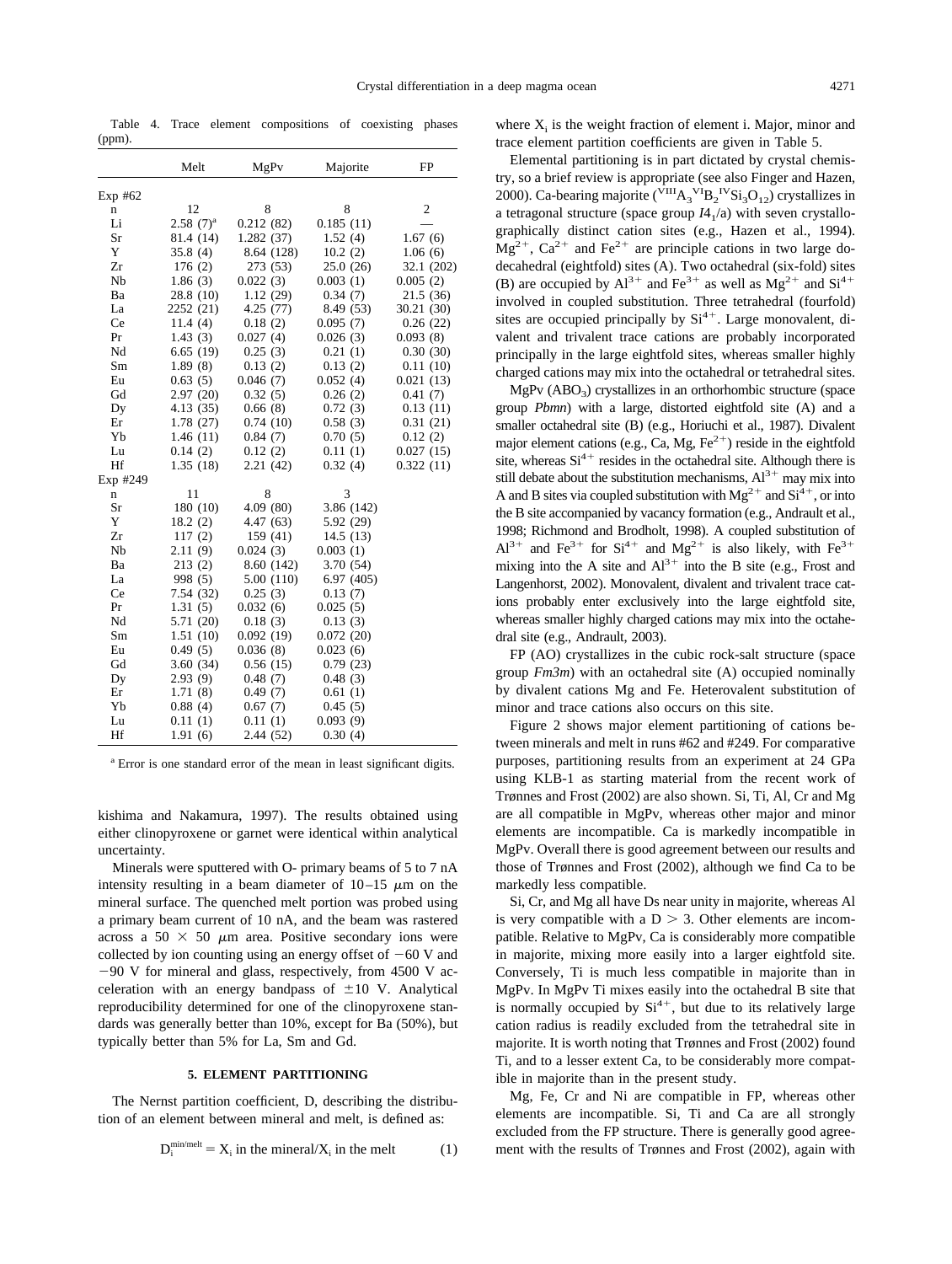Table 5. Mineral/Melt partition coefficients.

<span id="page-5-0"></span>

|    | #62 MgPv     | #249 MgPv | #62 Maj   | #249 Maj  | #62 FP    |
|----|--------------|-----------|-----------|-----------|-----------|
| Si | 1.21 $(2)^a$ | 1.28(2)   | 1.16(1)   | 1.20(2)   | 0.003(5)  |
| Ti | 1.11(17)     | 0.96(11)  | 0.05(3)   | 0.08(2)   | 0.004(3)  |
| Al | 1.36(11)     | 1.38(7)   | 3.52(13)  | 4.24(17)  | 0.32(6)   |
| Cr | 1.03(10)     | 1.00(7)   | 1.32(7)   | 1.42(7)   | 1.42(9)   |
| Fe | 0.70(7)      | 0.51(3)   | 0.33(1)   | 0.33(1)   | 1.43(4)   |
| Mg | 1.06(2)      | 1.16(2)   | 0.92(2)   | 0.99(2)   | 2.24(3)   |
| Ca | 0.11(1)      | 0.10(1)   | 0.52(3)   | 0.53(2)   | 0.01(1)   |
| Mn | 0.52(10)     | 0.49(4)   | 0.51(6)   | 0.54(4)   | 0.78(8)   |
| Ni | 0.47(12)     | 0.39(5)   | 0.45(17)  | 0.32(5)   | 4.40 (43) |
| Na | 0.11(2)      | 0.10(2)   | 0.36(5)   | 0.50(3)   | 0.56(6)   |
| K  | 0.21(10)     | 0.12(4)   | 0.10(13)  | 0.11(4)   | 0.072(34) |
| Li | 0.082(33)    |           | 0.072(6)  |           |           |
| Sr | 0.016(5)     | 0.023(6)  | 0.019(7)  | 0.021(9)  | 0.017(1)  |
| Y  | 0.24(4)      | 0.25(4)   | 0.28(10)  | 0.33(2)   | 0.027(2)  |
| Zr | 1.55(32)     | 1.36(39)  | 0.14(5)   | 0.12(2)   | 0.15(15)  |
| Nb | 0.012(2)     | 0.011(2)  | 0.002(1)  | 0.0012(2) | 0.002(1)  |
| Ba | 0.039(12)    | 0.040(1)  | 0.012(5)  | 0.017(4)  | 0.64(22)  |
| La | 0.002(1)     | 0.005(1)  | 0.004(1)  | 0.007(5)  | 0.011(16) |
| Ce | 0.016(3)     | 0.033(7)  | 0.008(3)  | 0.017(10) | 0.016(2)  |
| Pr | 0.019(3)     | 0.024(6)  | 0.018(7)  | 0.019(5)  | 0.051(6)  |
| Nd | 0.038(5)     | 0.032(8)  | 0.031(12) | 0.022(6)  | 0.036(52) |
| Sm | 0.067(13)    | 0.061(18) | 0.069(28) | 0.048(16) | 0.049(62) |
| Eu | 0.072(18)    | 0.074(2)  | 0.082(36) | 0.048(18) | 0.023(20) |
| Gd | 0.11(3)      | 0.15(6)   | 0.088(37) | 0.22(9)   | 0.067(17) |
| Dy | 0.16(3)      | 0.16(3)   | 0.17(7)   | 0.16(2)   | 0.017(19) |
| Er | 0.42(12)     | 0.28(6)   | 0.32(17)  | 0.36(3)   | 0.040(40) |
| Yb | 0.58(10)     | 0.77(13)  | 0.48(21)  | 0.52(8)   | 0.050(9)  |
| Lu | 0.91(28)     | 0.99(21)  | 0.78(40)  | 0.83(16)  | 0.11(9)   |
| Hf | 1.64(54)     | 1.28(32)  | 0.23(12)  | 0.16(3)   | 0.076(40) |

<sup>a</sup> Uncertainty based on standard error of melt and mineral phases.

the exception of Ti and Ca, which were found more compatible in that study.

[Figure 3](#page-6-0) shows trace element partition coefficients for cations between minerals and melt in runs #62 and #249. There is excellent agreement between the two experiments. In general, trace elements are incompatible in MgPv, with the exception of the HFSE, Hf and Zr, which have Ds slightly greater than unity. In contrast, Nb is markedly incompatible. LREE are very incompatible, but compatibility increases monotonically from LREE to HREE. Trace element partitioning into majorite is remarkably similar to MgPv, with the notable exception of Hf and Zr, which are incompatible in majorite. As a group the REE Ds are nearly identical in the two minerals. Overall, trace elements are very incompatible in ferropericlase.

Ba, with its large ionic radius ( $\sim$ 1.42 Å) in eightfold coordination [\(Shannon, 1976\)](#page-17-0), is typically a highly incompatible element. We note that  $D^{Ba}$  seems unusually high in FP, MgPv and majorite, as it is larger than  $D^{La}$  in all three phases. Ba is potentially a marker for SIMS beam overlap onto the melt phase, or of melt inclusions, during analysis of the solid. There are several observations that argue against such melt contamination. First, we note that Nb and La, which are also highly incompatible, do not show unusually large D values. The melt phase is similarly enriched relative to the solid in these elements, and should show similar anomalies to Ba. In fact, because the melts produced in this study are unusually enriched in La,  $D^{La}$  should be most sensitive to melt contamination, but as we show below,  $D^{La}$  measured here is actually lower for both majorite and MgPv than in other recent studies. One discarded FP analysis clearly overlapped the glass, and all incompatible element Ds increased proportionally. Second, MgPv and majorite grains were large relative to the ion beam, with analyzed grains typically 30 to 50  $\mu$ m in diameter (ion beam diameter  $\sim$ 10 to 20  $\mu$ m, see [Fig. 1\)](#page-2-0). We note that standard reproducibility is poorer for Ba, but standard errors for Ba abundance remain generally similar to other elements, whereas random inclusion of a melt component should yield larger standard errors for Ba.

#### **5.1. Lattice Strain Model of Element Partitioning**

Element partitioning into minerals may be modeled according to ionic, lattice-strain theory (see for example [Blundy and](#page-16-0) [Wood, 2003\)](#page-16-0). The incorporation of a trace cation, *i,* into a crystallographic site with an ideal radius,  $r_{o}$ , and an ideal cation charge,  $Z_{\alpha}$  will depend primarily on the size and charge of the substituting cation. A size mismatch will cause an energy penalty related to the lattice strain energy in 'fitting' cation *i* into the site, which is related to the Young's modulus (*E*) of the site. For a given cation charge, the partition coefficient of a cation with the ideal site radius is a maximum,  $D_{\rho}$  and values of *D* for mismatched cations have a near-parabolic dependence on cation size [\(Blundy and Wood, 1994\)](#page-16-0). An energy penalty is also paid for the amount of charge mismatch relative to the charge of the host cation, and *D* may also have a parabolic dependence on the amount of charge mismatch [\(Wood and](#page-17-0) [Blundy, 2001\)](#page-17-0). The lattice strain model has proven effective as a predictive tool for trace element partitioning in a number of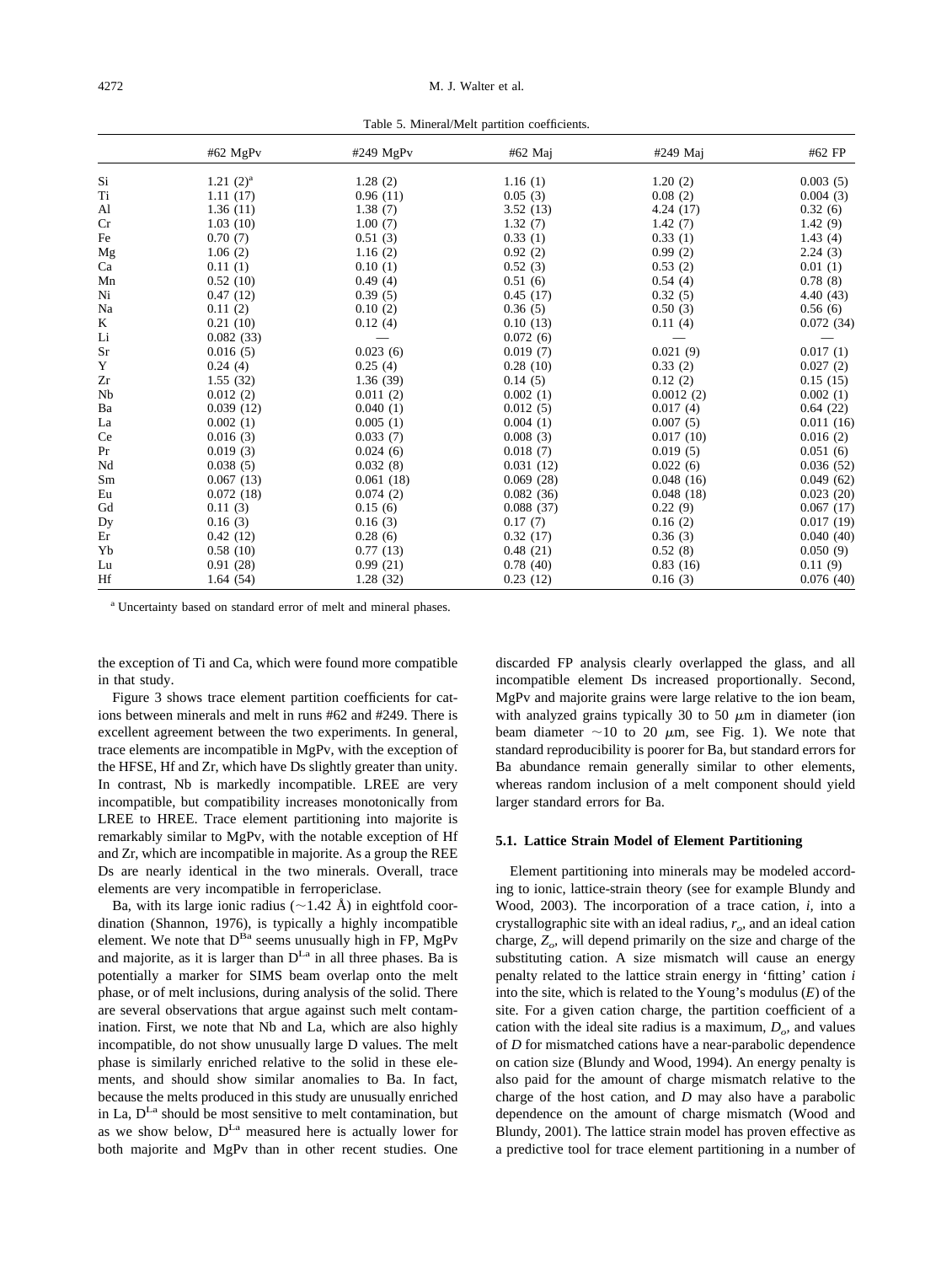<span id="page-6-0"></span>

Fig. 2. Major element mineral/melt partition coefficients from [Table](#page-5-0) [5.](#page-5-0) Solid black line is for experiment #62. Dashed line is for experiment #249. Shaded line is data from [Trønnes and Frost \(2002\).](#page-17-0) Error bars are  $\pm 2$  standard error of the mean.

mantle silicates (e.g., [Blundy and Wood, 1994;](#page-16-0) [Wood and](#page-17-0) [Blundy, 1997; van Westrenen et al., 1999\)](#page-17-0), but it should be noted that melt composition may also play an important role in partitioning, and its effects are just beginning to be systematically explored.

Here, we have used our new data to develop lattice-strain models for partitioning of divalent and trivalent cations in majorite and MgPv, and have used recent literature data to model partitioning of trivalent cations in CaPv. Partitioning data are regressed to the lattice-strain equation of [Blundy and](#page-16-0) [Wood \(1994\),](#page-16-0) where:

$$
D_i = D_o \exp \left( \frac{-4 \pi E_s N_A \left( \frac{r_o}{2} (r_i - r_o)^2 + \frac{1}{3} (r_i - r_o)^3 \right)}{RT} \right) (2)
$$

where  $D_i$  is the partition coefficient of element *i*,  $E_s$  is the Young's Modulus of the site,  $N_A$  is Avogadro's number,  $r_o$  is the ideal crystallographic site radius,  $D<sub>o</sub>$  is the partition coefficient of an element with the ideal site radius,  $r_i$  is the ionic radius of element  $i$  in the site of interest,  $R$  is the gas constant and *T* is temperature in K.

#### *5.1.1. Majorite and Mg-perovskite*

Results of regressions to the lattice strain equation for divalent and trivalent cations in eightfold coordination are given in [Table 6,](#page-7-0) and are illustrated in [Figures 4](#page-7-0) and [5.](#page-8-0) We have taken the approach of using only Mg, Ca and Sr to define an eightfold site parabola, excluding transition elements like Fe, Mn and Ni that are susceptible to crystal field effects [\(Wood and Blundy,](#page-17-0) [1997\)](#page-17-0). [Figure 4](#page-7-0) shows that partitioning data for majorite and MgPv from this study and from [Corgne and Wood \(2004\)](#page-16-0) and [Corgne et al. \(2003\)](#page-16-0) generate a very compatible set of lattice strain models. The ideal site radius for divalent cations is about 1.0 Å for majorite and close to 0.9 Å for MgPv, and consequently Ca is more compatible in majorite.

Measured values of  $D^{Ba}$  are orders of magnitude larger than predicted by the lattice strain model in both minerals. We noted above that  $D^{Ba}$  is unusually large in our experiments relative to, for example, La. [Corgne and Wood \(2004\)](#page-16-0) measure a comparably high  $D^{Ba}$  for majorite, helping to establish the position we were compelled to take above that the values are legitimate. We note that  $D^{Sr}$  for MgPv is also large relative to the model. One potential explanation for a large  $D^{Ba}$  is that  $Ba^{2+}$ , which has an ionic radius very near that of  $O^{2-}$ , substitutes for oxygen in a reaction that forms a  $Si^{4+}$  vacancy (e.g.,  $Ba^{2+} \leftrightarrow O^{2-} + Si^{4+}$ ): B. Wood, personal communication).



Fig. 3. Trace element mineral/melt partition coefficients from [Table](#page-5-0) [5.](#page-5-0) Solid black line is for experiment #62. Dashed line is for experiment #249. Error bars are  $\pm 2$  standard error of the mean.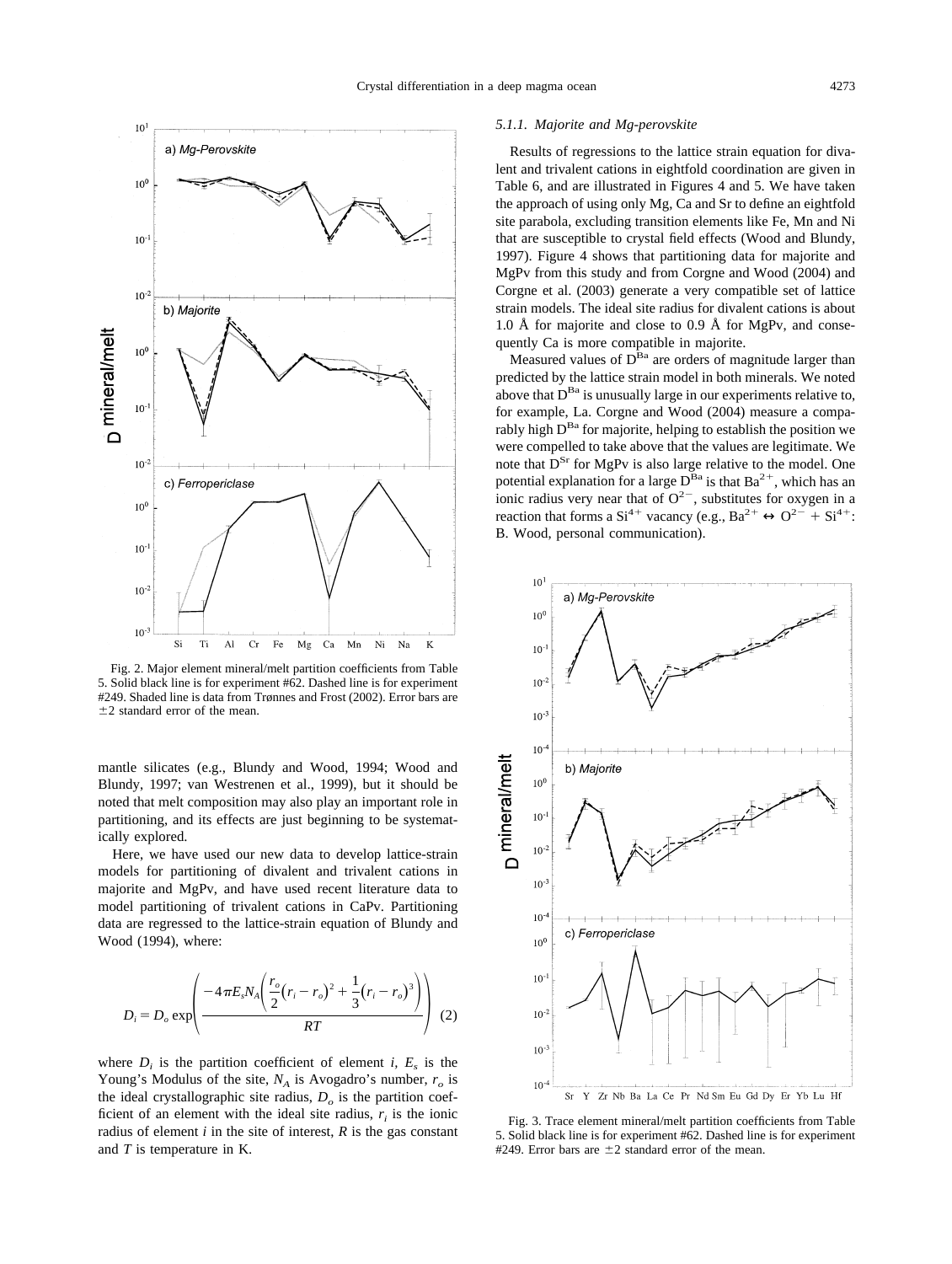|               | E(GPa)   | $r_{o}(\AA)$      | $D_{\alpha}$ | Comment                               |
|---------------|----------|-------------------|--------------|---------------------------------------|
| Majorite      |          |                   |              |                                       |
| $2+$          | 275 (38) | $0.99(1)^{a}$     | 1.38(12)     | this study (Mg, Ca, $Sr)^d$           |
| $2+$          | 282 (14) | $1.0~(1)^a$       | 1.45(8)      | Corgne and Wood $(2004)$ <sup>e</sup> |
| $3+$          | 432 (37) | 0.91 <sup>b</sup> | 0.60(10)     | this study                            |
| $3+$          | 352 (29) | 0.88 <sup>c</sup> | 0.85(15)     | this study                            |
| $3+$          | 377 (26) | $0.88(1)^a$       | 1.21(10)     | Corgne and Wood (2004)                |
| Mg-Perovskite |          |                   |              |                                       |
| $2+$          | 236(16)  | 0.89 <sup>b</sup> | 1.11(2)      | this study (Mg, Ca, $Sr)^d$           |
| $2+$          | 217 (73) | $0.93(3)^{a}$     | 1.24(3)      | Corgne et al. $(2004)^f$              |
| $2+$          | 303(20)  | $0.94(1)^a$       | 1.72(14)     | Hirose et al. $(2004)$                |
| $3+$          | 378 (34) | 0.89 <sup>b</sup> | 0.79(17)     | this study                            |
| $3+$          | 301(27)  | $0.84^{\circ}$    | 1.39(35)     | this study                            |
| $3+$          | 752 (72) | 0.89 <sup>b</sup> | 2.03(21)     | this study, $D^{Sc}$ fixed at 2.0     |
| $3+$          | 341 (47) | $0.84(2)^{a}$     | 2.67(14)     | Corgne et al. $(2004)$                |
| $3+$          | 143 (17) | $0.84^{\circ}$    | 0.77(14)     | Hirose et al. $(2004)$                |

<span id="page-7-0"></span>Table 6. Regression parameters to the lattice-strain equation for 8-fold divalent and trivalent cations in Mg-perovskite.

<sup>a</sup> Free parameter in regression.

<sup>b</sup> Value is fixed in the regression, estimated on the basis of the weighted ionic radius of Ca, Mg, and total Fe in 8-fold sites. We assume  $\text{Fe}^{3+}/\text{[Fe}^{2+} + \text{Fe}^{3+}$ 

<sup>c</sup> Estimated value, fixed in regression.<br><sup>d</sup> D<sup>Mg</sup> in these calculations for majorite is based on a structural formula in which Mg is allocated between 8- and 6-fold sites, as required by coupled substitution involving trivalent cations (e.g.  $Al^{3+}$ ,  $Fe^{3+}$ ,  $Cr^{3+}$ ).<br>
<sup>e</sup> Regressed to data reported in Corgne and Wood (2004).

<sup>f</sup> Regressions to 'preliminary' data of Corgne et al. (2003).



Fig. 4. Partition coefficients for divalent cations in eightfold coordination as a function of ionic radius  $(A)$  for (a) majorite and (b) MgPv. Inverted diamonds are data from this study, and Ds are averages of experiments #62 and #249. Circles are data from [Corgne and Wood](#page-16-0) [\(2004\)](#page-16-0) for majorite and Corgne et al. (2003) for MgPv. Ionic radii are from [\(Shannon; 1976\)](#page-17-0).  $D^{Mg}$  for majorite is based on a structural formula in which  $Mg^{2+}$  is allocated between 8- and sixfold sites, as required by coupled substitution involving trivalent cations (e.g.,  $Al^{3+}$ ,  $Fe<sup>3+</sup>, Cr<sup>3+</sup>$ ). Parabolas show lattice-strain models based on parameters given in Table 6.

Lattice strain models for trivalent cations in eightfold sites are shown in [Figure 5.](#page-8-0) Partitioning data from [Corgne et al.](#page-16-0) [\(2003\), Corgne and Wood \(2004\)](#page-16-0) and [Hirose et al. \(2004\)](#page-16-0) are also shown. A difficulty arises in modeling these data because nearly all the elemental ionic radii fall to one side of a lattice strain parabola. Sc alleviates this problem, but has been measured only in the experiments of [Corgne et al. \(2003\)](#page-16-0) and [Corgne and Wood \(2004\).](#page-16-0) In modeling our data, we began by estimating the ideal site radii,  $r<sub>o</sub>$  in majorite and MgPv on the basis of weighting the ionic radii of divalent major element cations in eightfold coordination, yielding values of 0.91 Å and 0.89 Å for these minerals, respectively. These values were then fixed in regressions (Table 6). A regression to the majorite data of [Corgne and Wood \(2004\)](#page-16-0) with  $r_0$  as a free parameter yields a value of 0.88 Å, and we also regressed our majorite data using this value. A regression to the MgPv data of [Corgne et al.](#page-16-0) [\(2003\)](#page-16-0) with  $r_0$  as a free parameter yields a value of 0.84 Å, and again, we regressed our data assuming that value as well.

Overall there is generally good agreement between the data of Corgne and coworkers and our data for both majorite and MgPv, with the primary difference being that  $D_0$  is generally somewhat lower for our data. This has important implications for predicted values of  $D^{Sc}$ , which is either 0.8 or 1.4 in regressions to our MgPv data depending on the fixed value of  $r_{0}$ , either 0.89 Å or 0.84 Å (Table 6). It turns out that Sc is an important element in the geochemical modeling presented below. Previous measurements of  $D^{Sc}$  for MgPv indicate that it is compatible. For example, [Drake et al. \(1993\)](#page-16-0) measured a value of 1.6, [Corgne et al. \(2003\)](#page-16-0) a value of  $\sim$ 2, and [Kato et al.](#page-16-0) [\(1988\)](#page-16-0) reported a value close to 3, which was revised downward from an even higher value near 5. There is likely to be a dependence of  $r<sub>0</sub>$  on mineral composition. Because the ionic radius of  $Sc^{3+}$  corresponds closely to the ideal site radius and the strain parabola are fairly tight, D<sup>Sc</sup> will also have compo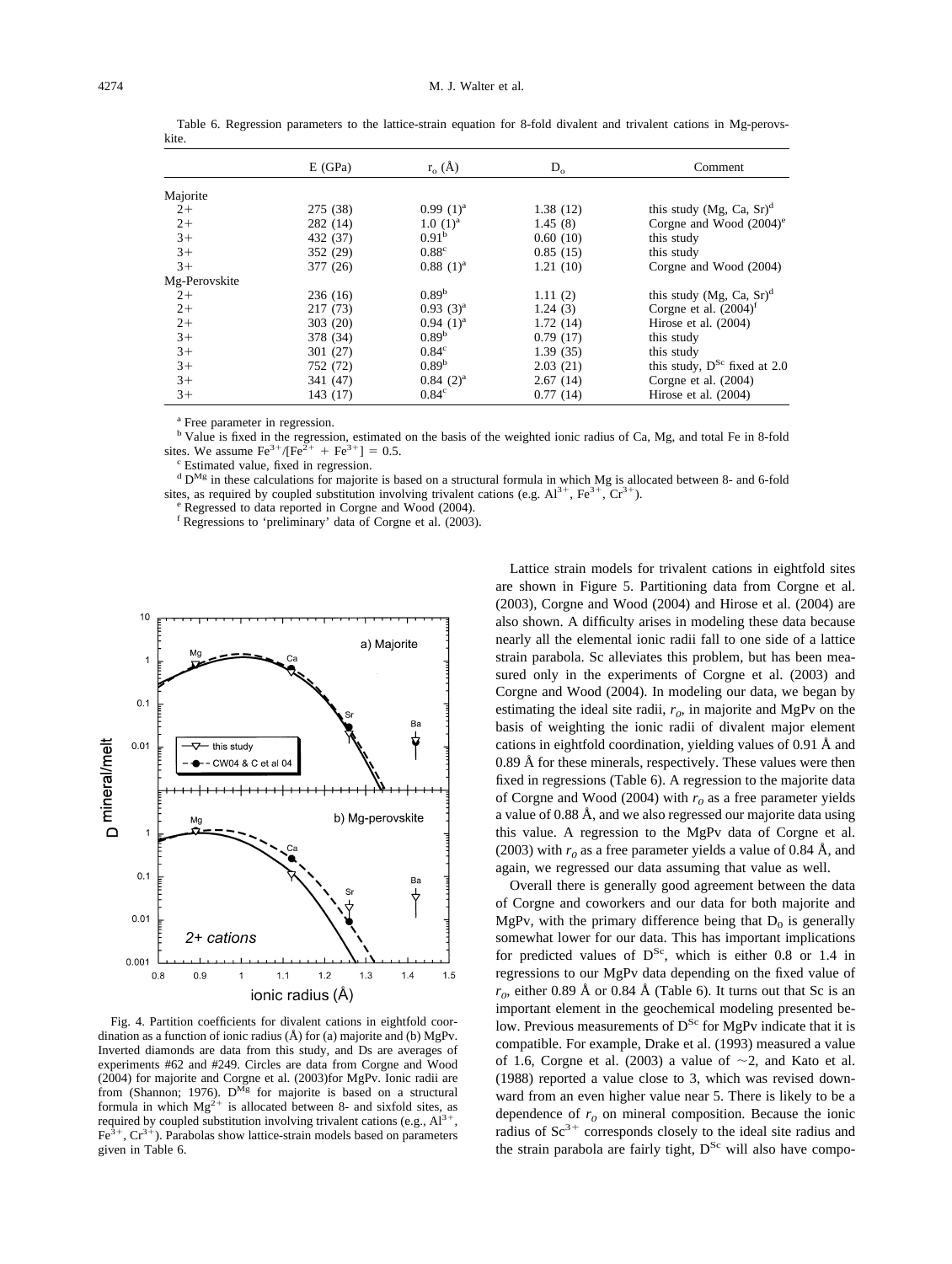<span id="page-8-0"></span>sitional dependence, and the relative compatibility of Sc to the HREE could change considerably, or even invert. Until a direct measurement of Sc is made in our experiments, we prefer to use the model regressed to our data for MgPv with an  $r_0$  of 0.84 Å, which yields Sc compatible in MgPv ( $D^{Sc} = 1.4$ ). We note, however, that if we fix  $D^{Sc}$  to 2 in a regression to our data, an unusually large Young's modulus is required [\(Table 6\)](#page-7-0).

It is apparent on Figure 5 that deviations among studies become progressively larger with increase in ionic radius. The recent data of [Hirose et al. \(2004\)](#page-16-0) for MgPv indicate a distinct change in slope near the ionic radius of Dy, prompting these authors to suggest the possibility of two distinct crystallographic sites in MgPv. Regressions for each site independently yielded Young's modulii of over 1500 GPa. An alternative explanation is that cation diffusivities of REE in MgPv increase with ionic radii. We note that, Ce notwithstanding, partition coefficients measured in this study for the mid to light-REE tend to be the lowest measured among recent studies, whereas those measured by [\(Hirose et al., 2004\)](#page-16-0) are the highest and data from [Corgne et al. \(2004\)](#page-16-0) intermediate. This sequence correlates directly with experiment duration, with Hirose et al.'s experiments the shortest  $(\sim 2 \text{ min})$  and those here the longest  $(\sim 60 \text{ min})$ . Support for time-dependent partitioning comes from the majorite-melt partitioning study of [Nakamura et al.](#page-17-0) [\(2001\)](#page-17-0). These authors reported that partition coefficients of highly incompatible elements (e.g., La, Nb) became progressively lower with experiment duration, and that a time of the order 60 min was required to achieve a steady state at 2400 °C.



Fig. 5. Partition coefficients for trivalent cations in eightfold coordination as a function of ionic radius (Å) for (a) majorite and (b) MgPv. Inverted diamonds are data from this study, and Ds are averages of experiments #62 and #249. Circles are data from [Corgne and Wood](#page-16-0) [\(2004\)](#page-16-0) for majorite and [Corgne et al. \(2003\)](#page-16-0) for MgPv. Diamonds are data from [Hirose et al. \(2004\)](#page-16-0) for MgPv. Ionic radii are from [\(Shannon,](#page-17-0) [1976\)](#page-17-0). Parabolas show lattice-strain models based on parameters given in [Table 6.](#page-7-0)

Table 7. Regression parameters to the lattice-strain equation for trivalent cations in Ca-perovskite, and parameterizations for  $D^{Ca}$ ,  $D^{A}$ and  $D^{Zr}$ 

|                                                                                                |                                                                                              |  |  | $E(GPa)$ $r_{o}(\AA)$ $D_{o}$ Resnorm | Comment                 |  |  |  |  |
|------------------------------------------------------------------------------------------------|----------------------------------------------------------------------------------------------|--|--|---------------------------------------|-------------------------|--|--|--|--|
|                                                                                                | $3+^{a}$ 312 $1.05^{b}$ 1.9 0.10                                                             |  |  |                                       | $CaO$ -normalized $Dsc$ |  |  |  |  |
|                                                                                                | <b>Element Paramaterizations</b>                                                             |  |  |                                       |                         |  |  |  |  |
|                                                                                                | CaO: 32.44 $\times$ X <sub>CaO</sub> <sup>(-0.89)</sup> (R <sup>2</sup> = 0.99) <sup>c</sup> |  |  |                                       |                         |  |  |  |  |
| Al <sub>2</sub> O <sub>3</sub> : 0.87 - 0.045 X <sub>Al2O3</sub> ( $R^2 = 0.95$ ) <sup>c</sup> |                                                                                              |  |  |                                       |                         |  |  |  |  |
|                                                                                                | Zr: $0.446 \times e^{(0.159 \times Al2O3)}$ $(R^2 = 0.87)^c$                                 |  |  |                                       |                         |  |  |  |  |

<sup>a</sup> Calculated based on 8-fold ionic radii, although cations are in 12-fold coordination.<br> $\frac{b}{c}$  Free parameter in regression.

<sup>c</sup> Regressions to data from Corgne and Wood (2002) and Hirose et al. (2004).

#### *5.1.2. Ca-Perovskite*

Ca-perovskite (CaPv) may have been an important crystallizing phase during solidification of a deep magma ocean [\(Presnall et al., 1998\)](#page-17-0). At the pressure conditions of our experiments, CaPv is observed only in the subsolidus. However, recent experiments indicate that CaPv is stable within the crystallization interval at higher pressures (e.g., 30 GPa), beginning to crystallize at a similar temperature as FP [\(Ito et](#page-16-0) [al., 2004\)](#page-16-0). Recent experimental investigations of element partitioning between CaPv and melt have provided important new data [\(Corgne and Wood, 2002; Hirose et al., 2004\)](#page-16-0).

CaPv crystallizes in an ideal, cubic perovskite structure with space group Pm3m. There are two crystallographic sites into which elements partition. An octahedral site occupied primarily by Si<sup>4+</sup>, and a large, twelve-fold site occupied primarily by  $Ca<sup>2+</sup>$ . Trace cations mix primarily into the large site. A fundamental difficulty in CaPv-melt partitioning experiments is that CaPv does not crystallize near the liquidus of model mantle peridotite compositions at maximum pressures typical in a multi-anvil cell (e.g.,  $\sim$  25 GPa). To achieve saturation in CaPv, the liquid compositions must be moved from normal peridotitic compositions toward Ca-rich, komatiitic or picritic compositions. There are considerable differences among liquid compositions in the studies of [Corgne et al. \(2002\)](#page-16-0) and [Hirose et al.](#page-16-0) [\(2004\).](#page-16-0) Especially notable are variations in CaO and  $Al_2O_3$ contents, which range from  $\sim 6.5$  to 21 wt.% and 1.5 to 16 wt.%, respectively. We note that  $D^{Ca}$  and  $D^{Al}$  are correlated with melt CaO and  $Al_2O_3$  contents, respectively, and the parameterizations given in Table 7 are used in crystallization models presented below.

[Figure 6](#page-9-0) shows reported partition coefficients for trivalent cations as a function of ionic radius for CaPv. Note that ionic radii for eightfold coordination have been used in the absence of information about radii in twelve-fold coordination. The three experiments shown exhibit similar partitioning behavior as a function of ionic radius, but have distinctly different absolute values of D that can be related to the CaO content of the melt. We fit a lattice-strain model to the partitioning data after the Ds from each experiment were normalized to the CaO content of the melt. The result is shown in [Figure 6](#page-9-0) and regression parameters are given in Table 7. An overall good fit to the data is achieved with a Young's modulus of 312 GPa and an ideal ionic radius of 1.05. Although this model is provi-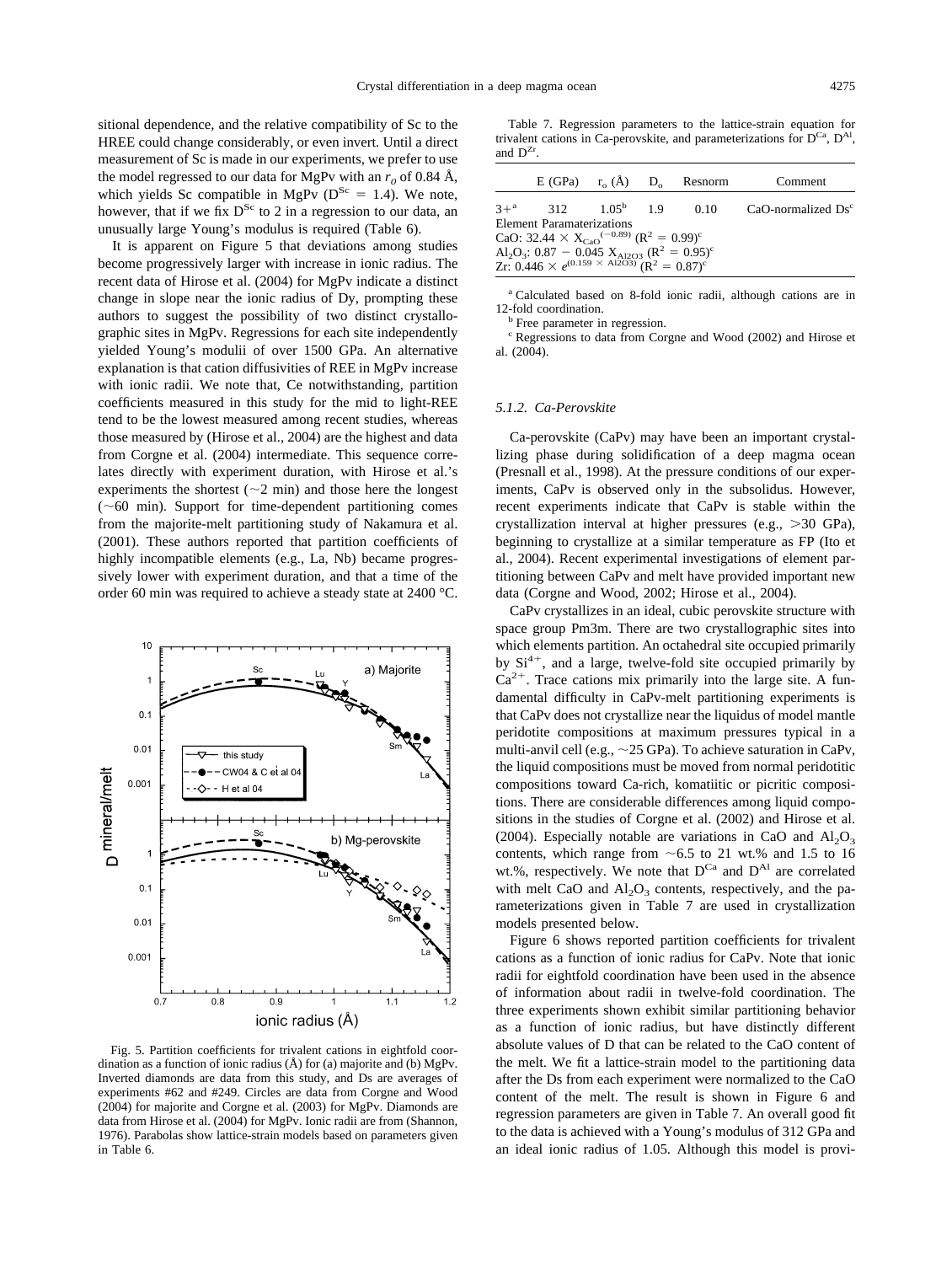<span id="page-9-0"></span>

Fig. 6. Partition coefficients for trivalent cations in 1twofold coordination as a function of ionic radius (Å) for CaPv. Open circles are data from [Corgne and Wood \(2002\),](#page-16-0) experiment #S2738. Solid triangles are data from [Hirose et al. \(2004\),](#page-16-0) experiment #50. Open inverted triangles are data from [Hirose et al. \(2003\),](#page-16-0) experiment #113. Ionic radii are from [\(Shannon, 1976\)](#page-17-0). Solid curves are regressions of the lattice-strain equation to all partitioning data after normalization to CaO content in the melt (see text and [Table 7\)](#page-8-0).

sional, with CaO content in the melt as a proxy for melt composition effects, we note that the fitted  $r<sub>o</sub>$  and Young's modulus are in general agreement with values obtained for CaPv in the lattice strain models of [Corgne and Wood \(2002\).](#page-16-0) In the crystallization models presented below, we use this lattice strain model to predict D values for trivalent cations in CaPv as a function of melt CaO content.

There is not enough data available to fit a lattice-strain model to tetravalent cations like Hf and Zr that most likely also mix into the large site in CaPv, but these elements are important in geochemical modeling presented below. However, data from [Corgne and Wood \(2002\)](#page-16-0) and [Hirose et al. \(2004\)](#page-16-0) make a preliminary, empirical partitioning model possible. Zr apparently has a dependence on melt  $Al_2O_3$  content, and an exponential fit to  $D^{Zr}$  versus melt  $Al_2O_3$  is given in [Table 7](#page-8-0) and used in the crystallization models. Due to their nearly identical ionic radii, we assume that Hf has the same partition coefficient as Zr in CaPv, as is nominally the case for MgPv. This assumption is generally vindicated by the partitioning results of [Corgne and](#page-16-0) [Wood \(2002\).](#page-16-0) We note that the models presented below are not sensitive to the parameterized Ds for Hf and Zr within a factor of two.

# **6. GEOCHEMICAL MODELS OF CRYSTAL DIFFERENTIATION**

Geochemical models for crystal differentiation in a deep magma ocean are inherently non-unique because assumptions are required about the bulk compositions of mantle reservoirs. To start, one must know the composition of the bulk-silicate Earth (BSE) (i.e., bulk Earth composition minus the core). The compositions of bulk Earth and, therefore, BSE cannot be directly determined because most of the Earth is not sampled and the bulk composition of accretionary materials cannot be uniquely defined. Next, one must know the composition of the convecting mantle. Convecting mantle (CM) is here defined as that portion of the mantle that has been convectively stirred since the mantle crystallized, or in other terms, since an early

postaccretionary state. In this definition we assume implicitly that the 660 km seismic discontinuity is due to the dissociation of ringwoodite to MgPv  $+$  FP in a convecting mantle of essentially constant composition, and that the slightly negative Clapyron slope of this reaction has not been an effective impedance to mantle flow over Earth history (see [Kennett and](#page-16-0) [van der Hilst 1998\)](#page-16-0) and [Helffrich and Wood \(2001\)](#page-16-0) for discussions of this topic).

The CM could have essentially the same bulk composition as the BSE, at least for major elements, if no crystal fractionation ever occurred or if the entire mantle has been effectively remixed since the Hadean. Conversely, if a deep layer of early crystalline differentiates has remained isolated from convection due to rheologic stability, then the composition of the CM could be representative of a residual, differentiated liquid after crystal fractionation. Models for BSE and CM are both typically tied to primitive samples from the uppermost mantle, a fact that can potentially create circularity in geochemical arguments. Clearly, geochemical crystallization models are only meaningful if model compositions for BSE and CM are representative of actual chemical reservoirs.

We use two approaches to test for geochemical signals of crystal differentiation in a deep magma ocean. First, we use major element mass balance among a set of model BSE, CM, and deep mantle mineral compositions to explore and discriminate among a discrete set of possible model solutions. The mass balance approach suffers from a lack of absolute knowledge regarding reservoir compositions and because we use a set of constant mineral compositions, which effectively means an artificially changing Dmin/melt regardless of the CM composition (i.e., residual melt).

Second, we use experimentally determined mineral/melt partition coefficients to track changes in major and trace refractory lithophile element ratios in the residual melt as a function of degree of crystal fractionation, and make comparisons with model chondrite-normalized CM compositions (e.g., [Kato et](#page-16-0) [al., 1988;](#page-16-0) [McFarlane et al., 1994\)](#page-17-0). This approach is superior to mass balance in that it rests on the robust assumption that refractory lithophile element ratios were present initially in chondritic proportions in the BSE. However, a weakness in this approach is that partition coefficients are held constant in the models, even though they are likely to change with pressure, temperature and melt composition to some as yet undetermined degree. At present phase equilibrium data for crystallization of peridotite melt at lower mantle conditions are extremely limited and models simply cannot be constrained more fully.

# **6.1. Model Bulk Silicate Earth and Convecting Mantle**

#### *6.1.1. Bulk Silicate Earth (BSE)*

In one class of BSE models (CI-BSE) it is postulated that bulk Earth has the composition of primitive, CI chondrite meteorites, and BSE is derived by difference after stripping away an Fe-Ni core constituting some 30% of Earth's mass, as well as some volatile elements (e.g., [Taylor and McLennan,](#page-17-0) [1985\)](#page-17-0). Beyond the fact that CI-chondrites are compositionally akin to the solar photosphere and therefore approximate primitive nebular composition, there is no a priori reason that bulk Earth must share that pedigree. In all likelihood, most of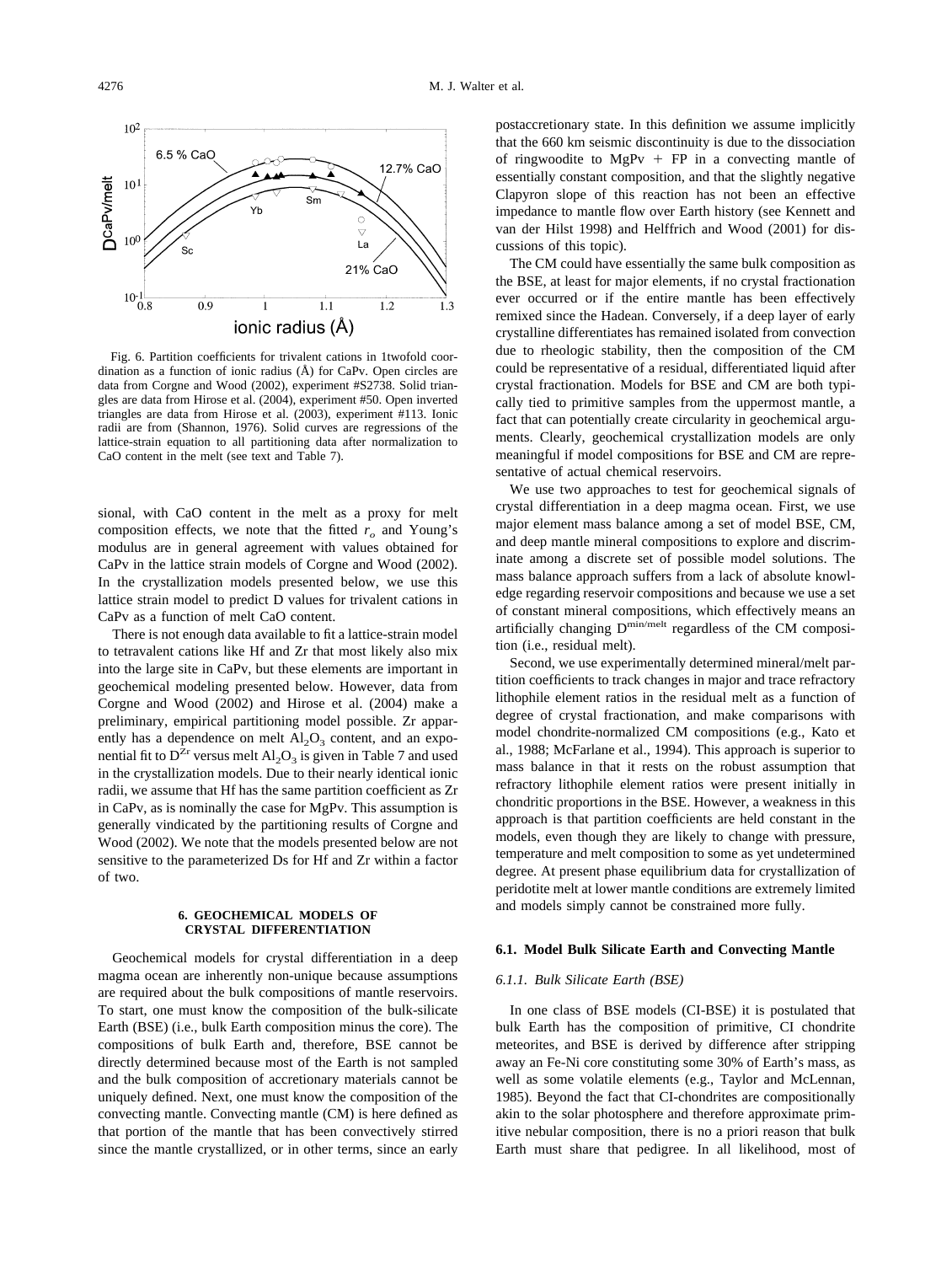Earth's mass accreted from an array of large objects, each with its own unique accretion and differentiation history. The provenance of these objects may have spanned as much as several A.U. [\(Wetherill, 1994\)](#page-17-0), and little is known about heliocentric compositional gradients in the early nebula, especially for volatile elements. It is unlikely that bulk Earth composition can be reconstructed from any particular class of meteorite compositions (see [O'Neill and Palme, 1998\)](#page-17-0).

In a second class of peridotite-based BSE models (PB-BSE), correlations among refractory, lithophile major element ratios in chondritic meteorites and selected sets of primitive peridotites from the upper mantle have been used to infer that BSE has near-chondritic relative abundances of lithophile elements that are more refractory than Mg and Si in the solar nebula (e.g., [Allegre](#page-16-0) [et al., 1995; Hart and Zindler, 1986;](#page-16-0) [McDonough and Sun, 1995;](#page-17-0) [O'Neill and Palme, 1998; Wanke et al., 1984\)](#page-17-0). In terms of major elements, the primary difference between the CI-BSE and PB-BSE models is in the Si content. In the CI-BSE models all refractory lithophile element ratios are chondritic, including Mg/ Si, and the Si content of CI-BSE is considerably higher than in PB-BSE. The Si content in PB-BSE models is lower because the Mg/Si ratio of primitive peridotite from the upper mantle is decidedly super-chondritic. However, in PB-BSE models other refractory element ratios (e.g., Ca/Al, Ca/Ti, Al/Ti, Ca/Sc, Sc/Yb) are generally considered to be near-chondritic. The observation that many refractory element ratio trends indicate close to chondritic ratios in select sets of primitive mantle rocks, has led to the explicit assumption that primitive upper mantle, or CM, has the same composition as the BSE [\(Wanke et al., 1984;](#page-17-0) [Hart and](#page-16-0) [Zindler, 1986; Allegre et al., 1995;](#page-16-0) [McDonough and Sun, 1995;](#page-17-0) [O'Neill and Palme, 1998\)](#page-17-0). To obtain a working major element model of PB-BSE composition, we calculated averages for this entire group, as well as a subset of the group that retains chondritic refractory element ratios for all major elements except Mg/Si (e.g., models of [Hart and Zindler 1986](#page-16-0) and [Allegre et al. 1995\)](#page-16-0), see [Table 9\)](#page-11-0).

### *6.1.2. Convecting Mantle (CM)*

For purposes of trying to deduce a signal of early mantle differentiation, the debate centers on whether or not CM actually retains all refractory lithophile element ratios in strictly chondritic proportions. If the answer is yes, a severe constraint is placed on magma ocean differentiation models because crystallization cannot have perturbed these ratios one from another.

Some model primitive upper mantle compositions have previously been constructed without a presumption of chondritic refractory element ratios for primitive mantle. These are based on direct sampling of peridotites and their melting derivatives. Models have been based on primitive peridotite compositions (e.g., [Jagoutz et al., 1979\)](#page-16-0) and this study), mixtures of depleted peridotite and basalt ('pyrolite') (e.g., [Ringwood, 1979\)](#page-17-0), and melt extraction trends in residual peridotites [\(Walter, 2003\)](#page-16-0). As a group, these various rock-based modeling techniques produce a consistent major element composition for primitive upper mantle. To obtain a working major element model of CM composition, we calculated averages for this entire group, as well as a subset of the group comprised only of averaged primitive peridotite compositions (e.g., data from [Jagoutz et al.](#page-16-0) [1979](#page-16-0) and this study). Model CM compositions are given in

[Tables 8](#page-11-0) and [9](#page-11-0) and element ratios shown on [Figure 7.](#page-12-0) The model CM compositions calculated here have non-chondritic refractory major element ratios.

The Mg/Si of the upper mantle is undeniably superchondritic, but there are mitigating circumstances. Si is considered to be somewhat more volatile in a hot nebula gas, so a cosmochemical fractionation is a possibility [\(Ringwood, 1979;](#page-17-0) [Wanke et al., 1984;](#page-17-0) [Jones, 1996\)](#page-16-0). Further complicating matters is the predilection of Si for Fe metal under conditions that may have been achieved during core formation [\(Ringwood, 1979;](#page-17-0) [Gessman et al., 2001\)](#page-16-0). Ratios of the more highly refractory elements (Ca/Al, Ca/Ti, Al/Ti, and to a lesser extent Al/Mg) should be cosmochemically more robust, and none of these elements is known to partition to any significant extent into core-forming metal. Al/Mg is nominally subchondritic in model CM, but a chondritic ratio is not precluded due to variations in the ratio among the models. Al/Ti and Ca/Ti are nominally chondritic, but variation among models is large for Ti, as are uncertainties in the ratios. The Cal/Al ratio is apparently superchondritic in primitive upper mantle rocks. Variation of this ratio among the CM model compositions is relatively small, and the implication is that the CM has a differentiated composition. It has been suggested that elevated Ca/Al in upper mantle rocks is due to an indelible low-pressure melt extraction signature (e.g., [Wanke et al., 1984; McDonough](#page-17-0) [and Sun, 1995\)](#page-17-0). However, variations in Ca/Al versus cpx/opx ratios (proxies for degree of melt extraction) in residual mantle peridotites are consistent with a superchondritic upper mantle source ratio [\(Walter, 2003\)](#page-16-0). A high Ca/Al ratio is also implicated in the source regions of Proterozoic and Archean komatiites [\(Walter, 1998\)](#page-17-0), necessitating very early mantle differentiation.

#### *6.1.3. Trace Element Composition of Convecting Mantle*

Models for the trace element composition of the BSE are based, as with major elements, on the robust assumption of chondritic relative refractory lithophile element ratios (e.g., [McDonough and Sun, 1995\)](#page-17-0). However, estimating the trace element composition of CM before continental crust formation is more problematic. We start by reevaluating the refractory lithophile trace element composition of primitive upper mantle rocks.

[Table 8](#page-11-0) gives an estimate of abundances of refractory lithophile trace elements in the CM based on a select set of xenolith and orogenic lherzolite samples from the literature. These samples of upper mantle lithosphere are typically late Proterozoic in age, and presumably represent nearly pristine upper mantle at that time (see [Walter, 2003\)](#page-16-0). Nearly all estimates of primitive upper mantle and BSE compositions have Mg#'s of  $\sim$ 89. In the data set constructed here, we included samples that have been analyzed for trace elements and have Mg#s within a window ranging from 88.5 to 89.6. We filtered the data set to exclude data that showed obvious enrichments in LILE and LREE due to secondary processes.

A list of chondrite-normalized, refractory major and trace element ratios of CM are given in [Table 8,](#page-11-0) and are plotted in [Figure 7.](#page-12-0) A further complication in estimating CM composition is that we are probing for a signal of mantle differentiation that predates continental crust formation. Incompatible elements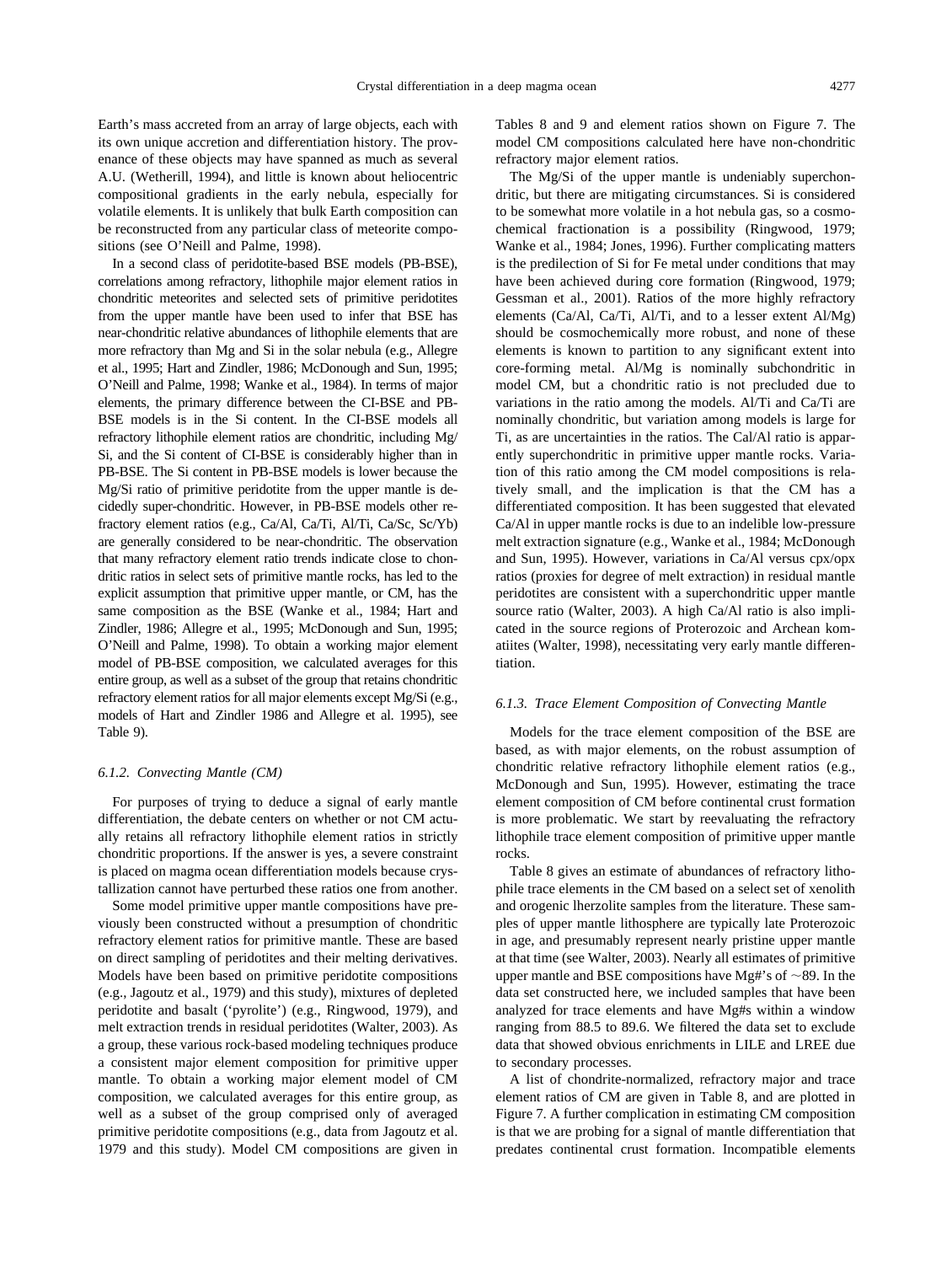<span id="page-11-0"></span>

|                             |           |                  |      |                  | ~    |        |      |      |
|-----------------------------|-----------|------------------|------|------------------|------|--------|------|------|
|                             | Wt%       | 2SE <sup>e</sup> |      | CNR <sup>f</sup> | ave  | $+CCg$ | max  | min  |
| Major elements <sup>a</sup> |           |                  |      |                  |      |        |      |      |
| Si                          | 21.1      | 0.07             |      | Mg/Si            | 1.21 | 1.20   | 1.21 | 1.19 |
| Ti                          | 0.10      | 0.02             |      | Ca/A1            | 1.15 | 1.13   | 1.16 | 1.10 |
| Al                          | 1.93      | 0.15             |      | Al/Mg            | 0.90 | 0.92   | 0.99 | 0.85 |
| Mg                          | 23.0      | 0.13             |      | Al/Ti            | 1.03 | 0.98   | 1.18 | 0.77 |
| Ca                          | 2.34      | 0.12             |      | Ca/Ti            | 1.18 | 1.10   | 1.32 | 0.88 |
|                             |           |                  |      | Al/Sc            | 0.90 | 0.91   | 1.01 | 0.82 |
| Trace elements <sup>b</sup> |           |                  |      | Ca/Sc            | 1.03 | 1.03   | 1.11 | 0.94 |
|                             | $\rm n^c$ | ppm <sup>d</sup> | 2SE  | Al/Yb            | 0.94 | 0.93   | 1.05 | 0.81 |
| Zr                          | 27        | 8.26             | 1.19 | Ca/Yb            | 1.07 | 1.04   | 1.15 | 0.94 |
| Y                           | 27        | 3.7              | 0.32 | Sc/Yb            | 1.04 | 1.02   | 1.10 | 0.94 |
| La                          | 19        | 0.26             | 0.10 | Sm/Yb            | 0.86 | 0.91   | 1.08 | 0.76 |
| Nd                          | 9         | 0.81             | 0.15 | Sm/Sc            | 0.82 | 0.90   | 1.04 | 0.76 |
| Sm                          | 20        | 0.3              | 0.04 | Sm/Zr            | 0.94 | 0.93   | 1.20 | 0.72 |
| Yb                          | 20        | 0.38             | 0.02 | Zr/Y             | 0.92 | 0.98   | 1.21 | 0.79 |
| Lu                          | 20        | 0.064            | 0.00 | Lu/Hf            | 1.41 | 1.26   | 1.55 | 1.04 |
| Hf                          | 20        | 0.19             | 0.03 | Sm/Nd            | 1.14 | 1.06   | 1.41 | 0.80 |
| Sc                          | 35        | 14.56            | 0.45 | $Ce/Ba^h$        | 0.90 |        |      |      |

Table 8. Refractory lithophile element ratios in convecting mantle.

<sup>a</sup> Major element abundances of convecting mantle are based on averages of primitive mantle compositions from Jagoutz et al. (1979), Ringwood (1979), Walter (2003), and this study (average of 85 spinel lherzolite xenoliths and orogenic peridotites from the filtered data set of Walter (2003), and with Mg#'s between 88.0 and 89.6, yielding a composition of  $SiO_2 =$ 

<sup>b</sup> Convecting mantle trace element abundances calculated from primitive spinel lherzolite and orogenic peridotite samples with Mg# between 88.5 and 89.6. Data sources: (Beccaluva et al., 2001; Bodinier et al., 1988; Bonatti et al., 1986; Frey et al., 1991; Frey et al., 1985; Heinrich and Besch, 1992; Nimz et al., 1995; Roden et al., 1988; Wiechert et al., 1997; Xu et al., 1998; Zangana et al., 1999). <sup>c</sup> Number of primitive mantle samples.

<sup>d</sup> Parts per million.

<sup>e</sup> Two standard errors.

f CNR = CI-chondrite normalized data based on chondra data from McDonough and Sun (1995). Errors in major element ratios are two standard errors of the mean of ratios in model convecting mantle compositions. Errors in trace element ratios are calculated' from two standard errors of the

mean elemental abundances.<br> $g + CC$ : compositions after  $E^{\text{g}}$  +CC: compositions after the addition of 0.7% continental crust with compositions from<http://earthref.org/GERM/index.html?main.htm> h Estimate based on OIB compositions reported in Halliday et al. (1995).

|                        | Table 9. Crystal differentiation mass balance calculations. |         |                  |        |        |        |                  |           |                  |        |                  |
|------------------------|-------------------------------------------------------------|---------|------------------|--------|--------|--------|------------------|-----------|------------------|--------|------------------|
|                        |                                                             | $BSE^a$ |                  |        | $CM^b$ |        | LMP <sup>c</sup> |           | UMP <sup>d</sup> |        |                  |
|                        | <b>CI</b>                                                   | BSE1    | BSE <sub>2</sub> | CM1    | CM2    | MgPv   | CaPv             | FP        | Maj              | Olp    |                  |
| SiO <sub>2</sub>       | 49.9                                                        | 45.72   | 46.04            | 45.17  | 45.21  | 54.9   | 51.0             | 0.2       | 52.2             | 43.9   |                  |
| $Al_2O_3$              | 3.65                                                        | 4.30    | 4.08             | 3.65   | 3.84   | 3.7    | 2.8              | 1.2       | 10.5             | 0.1    |                  |
| FeO                    | 8.0                                                         | 7.77    | 7.52             | 8.09   | 8.07   | 4.3    | 3.0              | 9.9       | 2.5              | 7.0    |                  |
| MgO                    | 35.15                                                       | 37.37   | 37.78            | 38.15  | 38.11  | 35.6   | 3.0              | 86        | 31               | 49.9   |                  |
| CaO                    | 2.9                                                         | 3.46    | 3.22             | 3.27   | 3.40   | 0.8    | 38.0             | 0.1       | 4                | 0.1    |                  |
| Solutions <sup>e</sup> |                                                             |         |                  |        |        |        |                  |           |                  |        | SSD <sup>f</sup> |
| MB1                    | 1.0                                                         |         |                  | 1.0482 |        | 0.0480 | $-0.0157$        | $-0.0809$ |                  |        | 0.11             |
| MB <sub>2</sub>        |                                                             | 1.0     |                  | 0.9589 |        | 0.0397 | 0.0077           | $-0.0063$ |                  |        | 0.44             |
| MB3                    |                                                             | 1.0     |                  |        | 0.9669 | 0.0368 | 0.0039           | $-0.0076$ |                  |        | 0.23             |
| MB4                    |                                                             | 1.0     |                  | 0.9194 |        | 0.0690 | 0.0116           |           |                  |        | 0.46             |
| MB <sub>5</sub>        |                                                             |         | 1.0              | 0.8648 |        | 0.1218 | 0.0077           | 0.0057    |                  |        | 0.21             |
| MB <sub>6</sub>        |                                                             |         | 1.0              |        | 0.8697 | 0.1210 | 0.0044           | 0.0049    |                  |        | 0.08             |
| MB7                    |                                                             |         | 1.0              | 0.8820 |        |        |                  |           | 0.0961           | 0.0219 | 0.04             |

|  |  |  | Table 9. Crystal differentiation mass balance calculations. |  |  |  |
|--|--|--|-------------------------------------------------------------|--|--|--|
|--|--|--|-------------------------------------------------------------|--|--|--|

 $a$  Bulk silicate Earth models (BSE). CI = model chondrite of Taylor and McLennan (1985); BSEI = average of Wanke (1984), Hart and Zindler (1986), Allegre et al. (1995), McDonough and Sun (1995), and O'Neill and Palme (1998). BSE2 = average of Hart and Zindler (1986) and Allegre et al. (1995).

<sup>b</sup> Convecting mantle models (CM). CMI = average convecting mantle as calculated in Table 8. CM2 = average of Jagoutz (1979) and this study. <sup>c</sup> Lower Mantle Phases (LMP). MgPv = average composition of Mg-perovskite, this experimental data of Corgne and Wood (2002) and Hirose et al. (2004), with CaO and Al<sub>2</sub>O<sub>3</sub> calculated from equations in [Table 7](#page-8-0) for a melt with 4% Al<sub>2</sub>O<sub>3</sub> and 4% CaO. FP = ferropericlase composition from experiment #6

<sup>d</sup> Upper Mantle Phases (UMP). Majorite composition estimated from this study, and olivine polymorph (Olp) composition estimated to crystallize from ultramafic melt. from ultramafic melt.<br>
<sup>e</sup> Linear least squares solutions to mass balance equation, BSE = CM + MgPv + CaPv + FP.<br>
<sup>f</sup> SSD = sum of the squared deviations.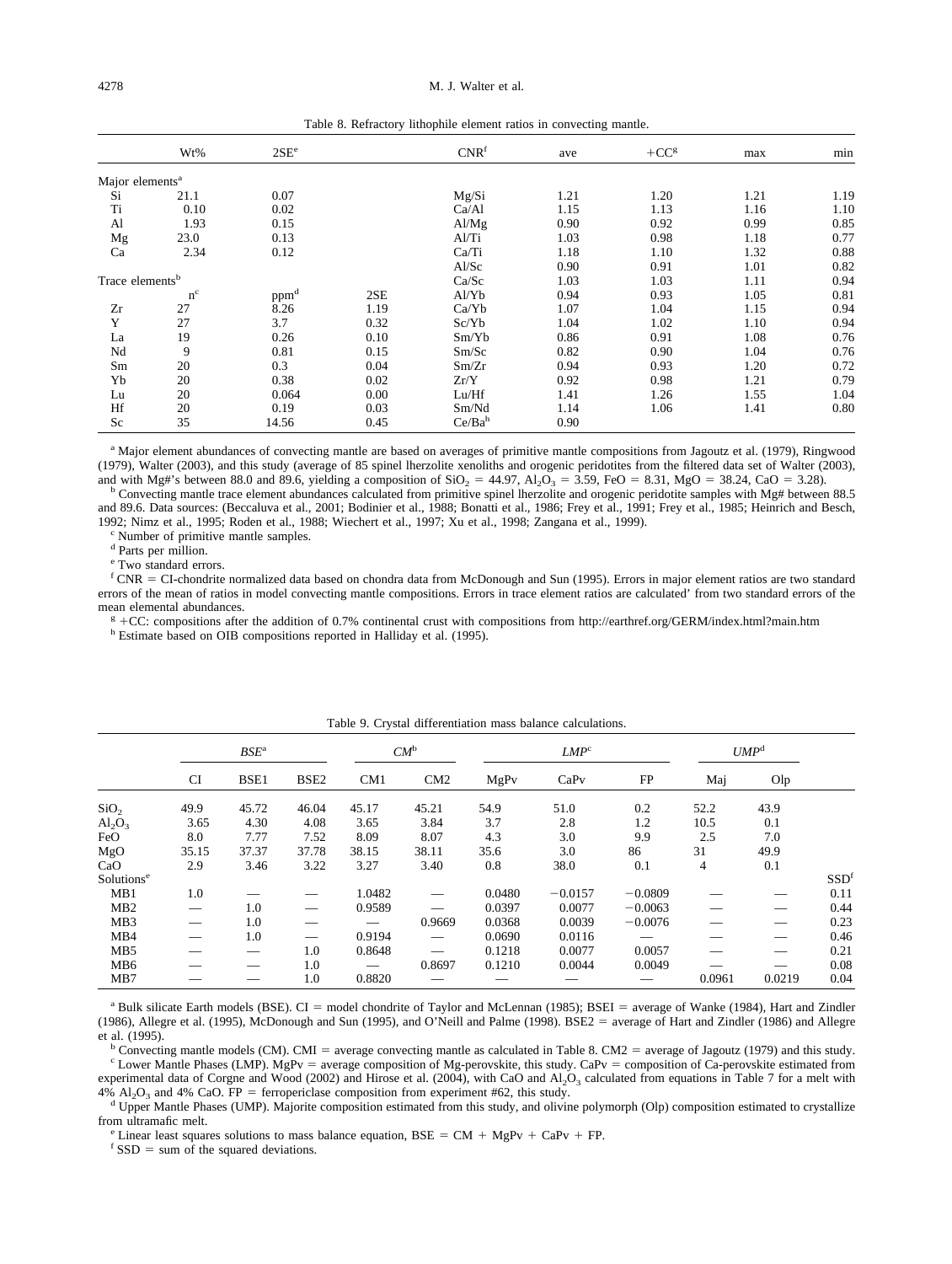<span id="page-12-0"></span>

Fig. 7. Abundances of chondrite-normalized refractory lithophile elements in model convecting mantle compositions.  $J79 =$  [Jagoutz et](#page-16-0) [al. \(1979\);](#page-16-0) R79 = [Ringwood \(1979\);](#page-17-0) W03 = [Walter \(2003\).](#page-16-0) The model convecting mantle composition from this study is as described in [Table](#page-11-0) [8.](#page-11-0) Ave  $+CC$  = the average convecting mantle plus a continental crust component [\(Table 8\)](#page-11-0). Error bars are from estimated standard errors [\(Table 8\)](#page-11-0). The shaded region is based on error bars, and the thick shaded line connects  $Ave + CC$ .

concentrate in the crust, and even though this reservoir constitutes a small relative mass  $(\sim 0.7\%$  of silicate Earth), it can have a considerable effect on element abundances in the mantle. For this reason, we have added back a continental crust component to the estimated CM composition [\(Table 8\)](#page-11-0). The composition of the continental crust was taken as the average of values in the GERM database [\(http://earthref.org/GERM/](http://earthref.org/GERM/index.html?main.htm) [index.html?main.htm\)](http://earthref.org/GERM/index.html?main.htm). Figure 7 illustrates that, major element ratios aside, a relatively large suite of ratios remain within  $\sim$ 10–20% of chondritic in the CM. Notably absent from this group are ratios involving highly incompatible elements. The abundances of highly incompatible elements in natural peridotite are not well constrained, as they are much more susceptible than relatively compatible elements to small-scale melt-related processes. However, Ce/Ba has been shown to be remarkably constant in ocean island basalts at  $\sim 0.9 \pm 0.2 \times \text{CI}$  chondritic [\(Halliday et al., 1995\)](#page-16-0), and we use this value as representative of CM.

### **6.2. Mass Balance Models**

Mass balance among model BSE, CM, and combinations of deep mantle phases is made assuming that:

$$
BSE = CM + (MgPv, CaPv, FP) \text{ or } (majorite, obivine) \quad (3)
$$

We calculated two model BSE and two CM compositions [\(Table 9\)](#page-11-0), to illustrate how subtle compositional differences can lead to considerable differences in mass balance solutions. Mass balance is calculated assuming various combinations of deep mantle phases (e.g., majorite, MgPv, CaPv, FP, olivine polymorph). Given the inherent non-uniqueness of the mass balance approach the exercise is to be regarded as heuristic.

Solutions starting with CI-BSE are unrealistic because they require large amounts of negative components (e.g., FP in MB1 of [Table 9,](#page-11-0) or olivine polymorph in mass balance involving upper mantle phases). This indicates that CM is not a likely residue of crystal differentiation starting from CI-BSE, and that the superchondritic Mg/Si in the upper mantle may be a primary feature of the mantle. Either accretionary materials were depleted in Si relative to Mg in which case bulk Earth is Si

depleted, or Si was preferentially sequestered into Earth's core in which case only BSE is silica depleted (e.g., [Ringwood,](#page-17-0) [1979;](#page-17-0) [Allegre et al., 1995\)](#page-16-0).

Mass balance that incorporates model BSE1 and lower mantle phases (MB2 and MB3 in [Table 9\)](#page-11-0) also yield solutions requiring negative amounts of FP. Eliminating FP from the lower mantle assemblage (MB4) produces a 'successful' solution, with  $\sim$ 8% removal of MgPv and CaPv in the proportion of 85:15. Mass balance that incorporates model BSE2 and lower mantle phases (MB5 and MB6 in [Table 9\)](#page-11-0) also yield 'successful solutions', in that all lower mantle minerals have positive coefficients. Mass balance indicates that model CM compositions can be derived by removing 13–14% of lower mantle phases, with the crystal assemblage dominated by MgPv (90–93%) and with 3–6% each of CaPv and FP.

A successful solution is also obtained for removal of  $\sim$ 12% of a combination of majorite and olivine polymorph (e.g., ringwoodite). These phases could crystallize together at depths corresponding to the mantle transition zone. However, it is difficult to envision how an isolated upper mantle layer rich in majorite could have been preserved in a convecting mantle. Further, we will show that models incorporating a predominant amount of majorite fractionation are limited to less than 5% crystal fractionation.

The gross failure of mass balance in providing realistic solutions for a CI-BSE provides further evidence against a CI chondrite bulk silicate Earth model. Successful solutions involving PB-BSE and CM are generally consistent with phase relations in that they indicate a crystal component dominated by MgPv ( $\sim$ 90%) with subsidiary CaPv + FP ( $\sim$ 10%) and that  $\sim$ 10–15% crystal fractionation can be accommodated from a major element perspective. To further test the plausibility of crystal differentiation in a magma ocean, we now use the Dmin/melt approach to examine how removal of deep mantle phases would be expected to fractionate a large suite of refractory lithophile element ratios.

# **6.3. The Dmin/melt Approach**

In this approach we track changes in initially chondritic refractory lithophile element ratios as a function of degree of crystallization. We use the equation for perfect fractional crystallization:

$$
C_i^l = C_i^{0,l} f^{\overline{D_i} - 1} \tag{4}
$$

where  $C_i^{0,l}$  is the concentration of element *i* in the parent liquid, *f* is the weight proportion of residual liquid, and  $\overline{D_i}$  is the bulk partition coefficient:

$$
\overline{D_i} = \sum_{\alpha} D_i^{\alpha i} X^{\alpha} \tag{5}
$$

where  $D_i^{\alpha\alpha}$  is the partition coefficient for element *i* between mineral  $\alpha$  and liquid, and  $X^{\alpha}$  is the weight fraction of the crystallizing mineral (e.g., [Allegre and Minster, 1978\)](#page-16-0). In principle, the style of crystallization could have ranged from perfect fractional to equilibrium crystallization. Perfect fractional crystallization produces the most extreme fractionations, but we note that the results presented below are not sensitive to the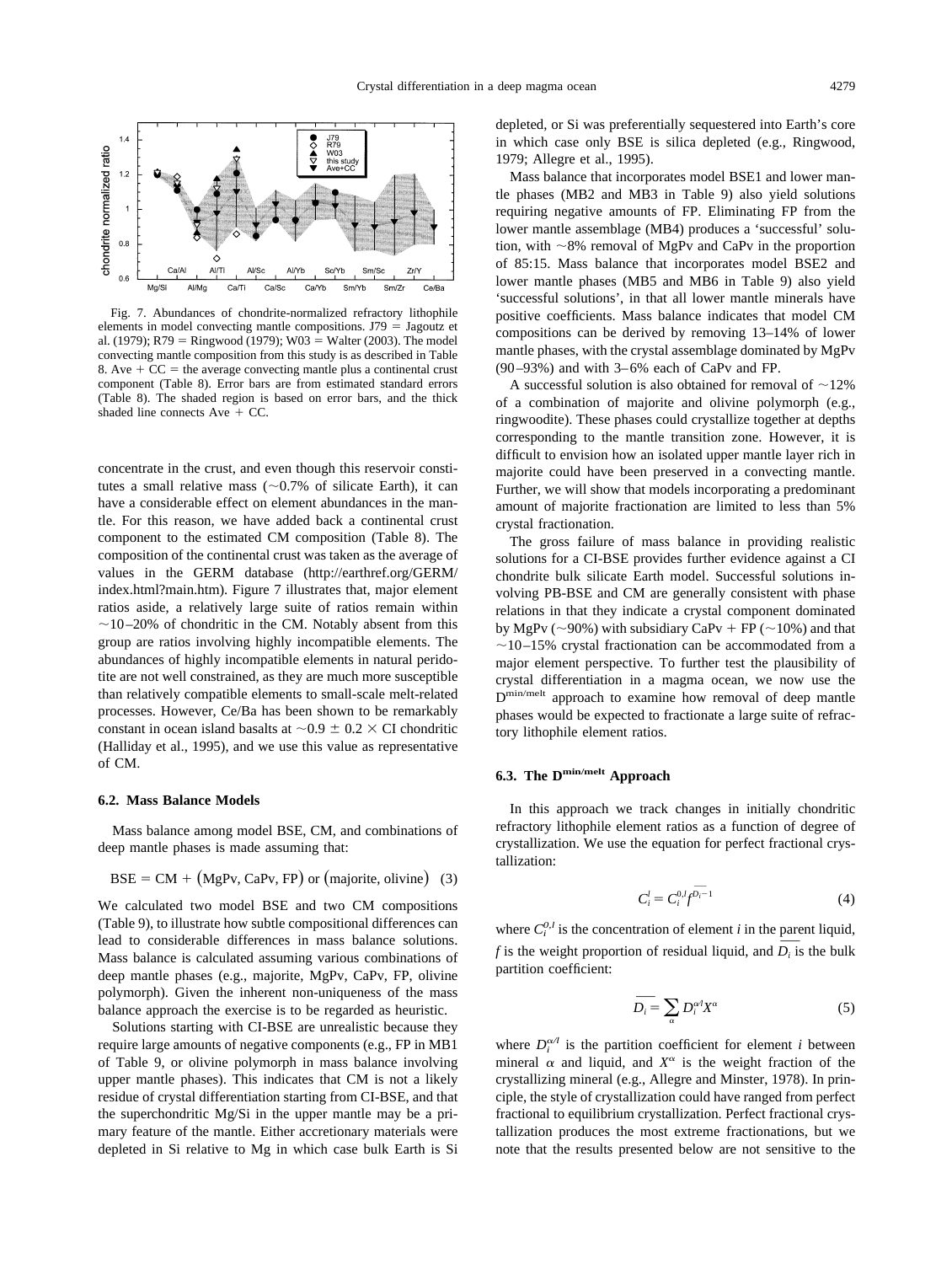<span id="page-13-0"></span>

Fig. 8. Fractionation of refractory lithophile element ratios in residual magma after monomineralic removal of 10% MgPv (solid line), 10% majorite (long-dashed line) and 0.8% CaPv (short-dashed line), from a magma ocean with initially chondritic relative ratios. The shaded region is the chondrite-normalized element ratios in model convecting mantle from [Figure 7.](#page-12-0) Major element partition coefficients (Ds) for majorite and MgPv are based on averages from [Table 5.](#page-5-0) Trivalent trace element Ds for majorite are calculated from the lattice strain model with Young's modulus of 352 GPa, and for MgPv are calculated from the model with Young's modulus of 301 GPa [\(Table](#page-7-0) [6\)](#page-7-0). Zr and Hf in majorite and MgPv are averages of measured values in [Table 5.](#page-5-0) Ds for trivalent cations in CaPv are calculated from the lattice strain model in [Table 7](#page-8-0) based on a melt with 4% CaO. Ds for  $Al_2O_3$ , CaO, and Zr are based on parameterizations in [Table 7](#page-8-0) assuming a melt with 4%  $Al_2O_3$  and 4% CaO. We assume  $D_{\text{Hf}} = D_{\text{Zr}}$ . Ds for Si and Mg in CaPv are based on measured values in [Corgne and Wood \(2002\)](#page-16-0) and [Hirose et al. \(2004\).](#page-16-0)  $D^{Ba}$  is estimated to be 0.2 in CaPv based on experiments of [Hirose et al. \(2004\).](#page-16-0)

choice of the expression for quantifying element behavior during crystallization.

#### *6.3.1. Mono-mineralic fractionation*

Figure 8 shows how refractory lithophile element ratios fractionate during mono-mineralic, perfect fractional crystallization of MgPv, majorite, and CaPv. While it may be unlikely that any single phase would have become fractionated in isolation, Figure 8 illustrates the leverage that each mineral has on various element ratios. First, notice that MgPv does not have a particularly strong leverage on any ratio. Indeed, 10% fractionation of MgPv, which recaptures the Ca/Al ratio of model CM, produces fractionations in other ratios that are generally within the bounds of CM. We will show below (section 7.1), however, that the Hf-Nd isotopic systematics of modern oceanic volcanic rocks tightly constrain early removal of pure MgPv to something less than  $\sim$  5%.

In contrast to MgPv, 10% removal of majorite produces large fractionations in ratios such as Ca/Al, Al/Mg, Ca/Ti, Al/Sc, and Al/Yb. We estimate the maximum amount of majorite fractionation that can be accommodated by the CM composition to be less than  $\sim$ 4%.

CaPv exerts extreme leverage on many element ratios and even less than 1% removal from the liquid would fractionate a number of ratios to values well outside the model CM composition. An intriguing feature of CaPv is that it produces fractionations in nearly every ratio that are antithetical to fractionation produced by MgPv. This occurs because in MgPv, the ideal eightfold site radius is closer to  $Mg^{2+}$  (~0.85 Å), but in CaPv the twelve-fold site radius is larger, closer to  $Ca^{2+}$  $(\sim 1.05\text{\AA})$ . Thus, in MgPv compatibility decreases systematically from the HREE to the LREE because all the REE have ionic radii larger than the ideal site radius. Conversely, in CaPv the middle REE span the ideal site radius and both the HREE and LREE are more incompatible. Also, the REE are more compatible than Zr in CaPv, but are less compatible in MgPv. We show below that this relationship has important implications for elemental fractionations produced by crystallizing mixtures of deep mantle phases.

### *6.3.2. Multi-mineralic fractionation*

Phase relations and mass balance indicate that crystallization in a deep magma ocean would have involved a crystalline assemblage dominated by MgPv with lesser amounts of CaPv and FP, especially during intermediate to later stages of fractional crystallization, or during melt expulsion from an aggregate formed by a high degree of equilibrium crystallization. Liquidus phase relations for fertile peridotite in the deeper parts of the lower mantle are as yet unknown, but initial results at pressures of  $\sim$ 30 to 33 GPa show that MgPv is the liquidus phase followed down temperature by FP and CaPv [\(Ito et al.,](#page-16-0) [2004\)](#page-16-0). Most importantly, these results indicate that as pressure increases, CaPv approaches the liquidus and crystallizes in small amounts together with FP. At present, the exact proportions of phases that would crystallize in the deep mantle cannot be deduced with certainty, and phase relations are expected to be pressure-, temperature- and composition-dependant. But in any case, we expect the crystallizing assemblage to be dominated by MgPv.

[Figure 9](#page-14-0) illustrates how various mixtures of deep mantle phases fractionate refractory lithophile element ratios. First, consider a crystalline mixture composed of 85% MgPv and 15% CaPv, as indicated by mass balance calculation MB4 in [Table 9.](#page-11-0) Removal of such a mixture would produce extreme fractionations in several element ratios, most notably Al/Yb, Ca/Yb and Sc/Yb. CaPv has a large effect on the Ca/Al ratio opposite to MgPv, and for an 85:15 mix the Ca/Al ratio actually decreases in the residual melt. To produce an increase in the Ca/Al ratio in the melt in our models, the amount of CaPv in the crystallizing assemblage is limited to  $\sim$ 12%. If CaPv is reduced to just 5% of the crystallizing mix, then Al/Yb, Ca/Yb and Sc/Yb deviate substantially from the CM composition for an amount of crystallization (15%) that produces a match for the Ca/Al ratio.

Next, consider models for removal of deep mantle minerals in proportions that are more commensurate with solutions to mass balance calculations MB5 and MB6. [Figure 9b](#page-14-0) illustrates, for example, that removal of 13% of an assemblage comprised of MgPv, CaPv and FP in the proportions 93:3:4 produces element ratios that remain generally consistent with those in the CM. Again, the total amount of fractionation (13%) was determined such that the Ca/Al ratio of the CM was matched exactly by that in the residual liquid, and in doing so there is a remarkable agreement in the pattern of fractionation and the CM pattern. We also note that this result is not particularly sensitive to the choice of lattice strain model to our data for trivalent cations [\(Fig. 9b\)](#page-14-0).

There are numerous crystallization models that can be developed and those presented here are not uniquely defined. We hasten to point out that partition coefficients for many elements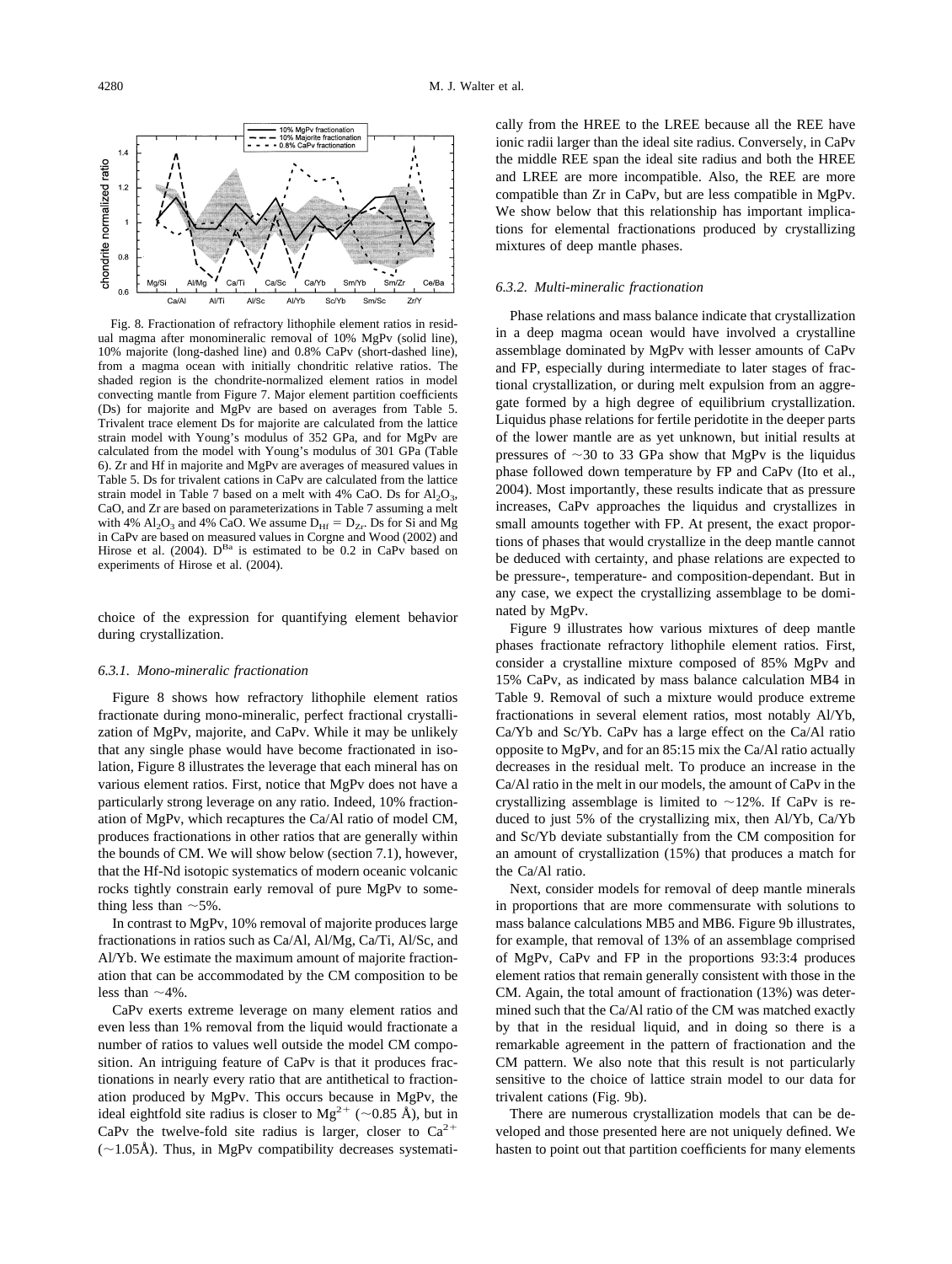<span id="page-14-0"></span>

Fig. 9. Fractionation of refractory lithophile element ratios in residual magma after polymineralic removal of deep mantle phases from a magma ocean with initially chondritic relative ratios. Chondrite-normalized element ratios in model convecting mantle are shown by the shaded region. a) Removal of 6% of the assemblage 85MgPv:15CaPv (solid line) and 15% of the assemblage 90MgPv:5CaPv:5FP (dashed line). b) Removal of 13% of the assemblage 93MgPv:3CaPv:4FP using different lattice strain models for trivalent cations in MgPv from [Table](#page-7-0) [6](#page-7-0) ( $r_0$  = 0.84 Å, E = 301 GPa, solid line;  $r_0$  = 0.89 Å, E = 378 GPa, dashed line). Other element Ds as in [Figure 8.](#page-13-0)

in CaPv are very sensitive to melt compositional parameters, compositional dependencies that are just now beginning to be explored in a systematic way. The results presented here are for a specific model liquid composition with 4 wt.% CaO and 4 wt.%  $Al_2O_3$ , but the residual liquid is expected to continuously change in composition as phases are removed (i.e., a high pressure liquid line of descent). For example, increasing the melt CaO content reduces significantly the absolute D values for many trivalent elements in CaPv, thereby reducing its leverage on element fractionations and permitting a somewhat larger abundance in the crystallizing assemblage. Element partition coefficients in MgPv are also likely to show pressure, temperature and compositional dependence, so the models produced here must be viewed as provisional. Given these caveats, geochemical models indicate the possibility that a deep mantle pile of crystalline differentiates (e.g.,  $93\% \text{ Pv} + 3\% \text{ CaPv} +$ 4% FP) constituting roughly 10 to 15% of the mantle can produce chemical fractionations that are generally consistent with the composition of model convecting mantle. Such a layer would be rich in Si, but depleted in Al and Fe relative to residual mantle. To survive subsequent convective stirring, this layer must have a sufficient rheological contrast with overlying material. Phase stability relations, let alone physical properties, of silicate and oxide phases in the deep lower mantle, especially the effects of composition and temperature on elastic properties, are not well enough known to predict accurately the stability of such a layer.



Fig. 10. Fractionation of chondrite normalized Sm/Nd and Lu/Hf ratios as a function of crystal fraction for fractional crystallization of pure MgPv and for a 93:3:4 mixture of MgPv, CaPv and FP. Model partition coefficients as in [Figure 8.](#page-13-0) Solid lines show Lu/Hf fractionation and dashed lines Sm/Nd fractionation.

#### **7. ISOTOPIC CONSTRAINTS ON EARLY CRYSTAL FRACTIONATION**

Entertaining the plausible existence of a deep crystal pile, what effects might such a reservoir have on mantle isotopic evolution? Due to a lack of direct rock samples from the Hadean, the state of chemical differentiation in the earliest mantle is best constrained from radiogenic isotopes in younger rocks and minerals. The long lived  $147$ Sm  $\rightarrow$   $143$ Nd (t<sub>1/2</sub> = 106<br>Ga) and  $176$ Lu  $\rightarrow$   $176$ Hf (t<sub>1/2</sub> = 37 Ga) and the short lived  $^{146}$ Sm  $\rightarrow$   $^{142}$ Nd (t<sub>1/2</sub> = 103 Ma) isotope systems have been used extensively as probes of early mantle differentiation and crust formation (e.g., [Galer and Goldstein, 1991; Harper and](#page-16-0) [Jacobsen, 1992; Bowring and Housh, 1995; Albarede et al.,](#page-16-0) [2000; Caro et al., 2003\)](#page-16-0). Positive  $\epsilon$ 143<sub>Nd</sub> and  $\epsilon$ 76<sub>Hf</sub> (values that reflect time-integrated changes in parent/daughter ratios relative to growth in a chondritic reservoir) already in rocks from the earliest Archean have been interpreted to indicate differentiation in the Hadean mantle, most likely by early formation of a mafic protocrust or continental crust (e.g., [Bowring and](#page-16-0) [Housh, 1995;](#page-16-0) [Vervoort and Blichert-Toft, 1999;](#page-17-0) [Amelin et al.,](#page-16-0) [2000\)](#page-16-0). Recent high precision measurements of  $142$ Nd in Archean rocks yield distinctly positive values of  $\epsilon$ 142<sub>Nd</sub> at ~3.75 Ga ago [\(Boyet et al., 2003; Caro et al., 2003\)](#page-16-0). Modeling indicates the existence of a mantle reservoir with high Sm/Nd ('depleted') relative to chondrite as early as  $\sim$ 4.46 Ga ago [\(Caro et al., 2003\)](#page-16-0). This mantle depletion indicates very early extraction of crustal material from convecting mantle. Interestingly, combined  $\epsilon$ 143<sub>Nd</sub> and  $\epsilon$ 142<sub>Nd</sub> systematics apparently are not easily reconciled by extraction of continental crust alone, implying another differentiation mechanism perhaps related to solidification of the Hadean magma ocean [\(Caro et al., 2003\)](#page-16-0). Isotope systematics can place the tightest constraints on Sm/Nd and Lu/Hf ratios in the early mantle (e.g., [Blichert-Toft and](#page-16-0) [Albarede, 1997;](#page-16-0) [Salters and White, 1998\)](#page-17-0).

In Figure 10 we plot fractionation trends for Sm/Nd and Lu/Hf for crystal fractionation in a deep magma ocean. Extraction of pure MgPv generates a marked increase in Lu/Hf and a small decrease in Sm/Nd. CaPv has a high Lu/Hf ratio and exerts considerable leverage due to high absolute Ds for REE.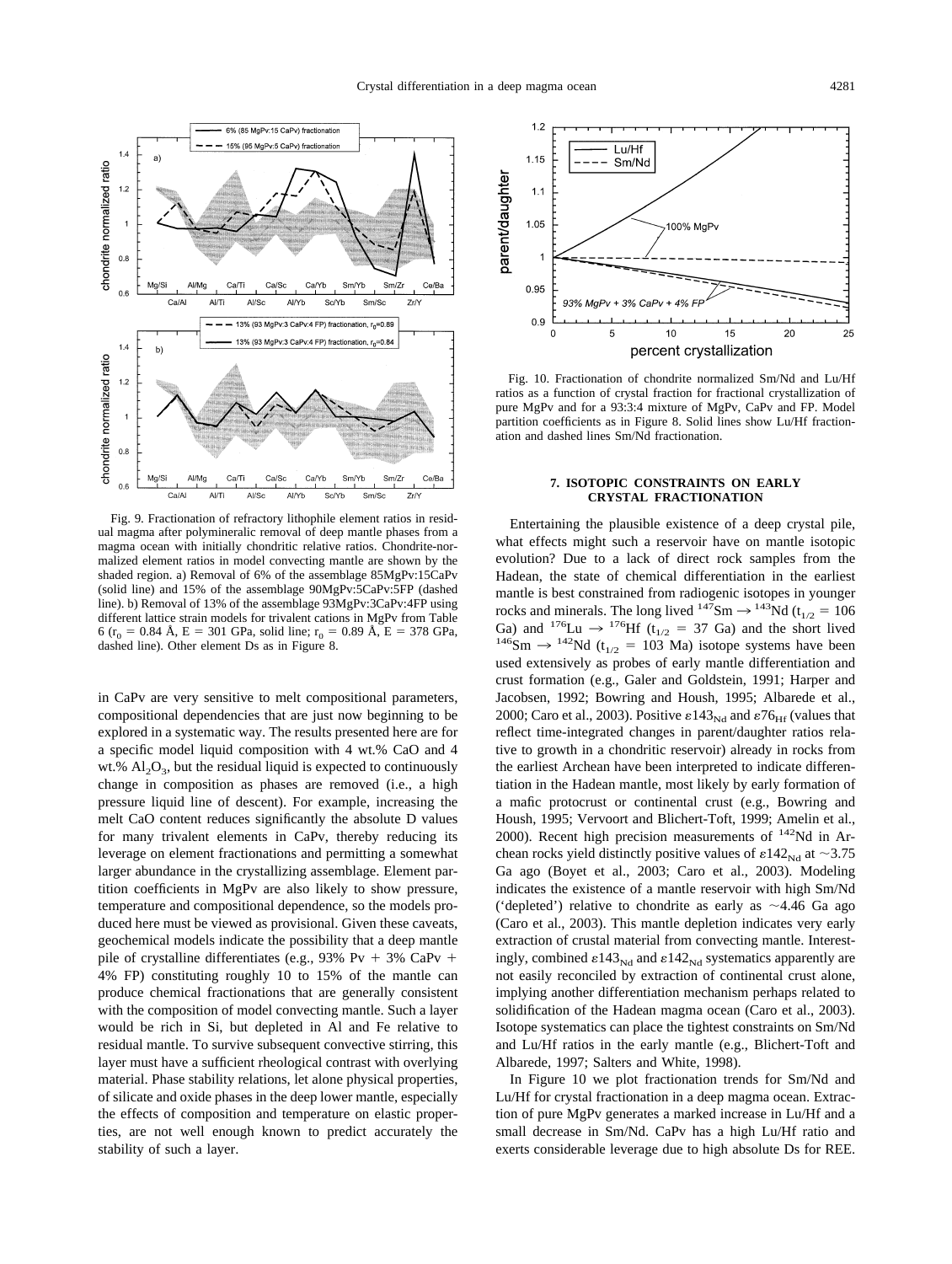

Fig. 11. The  $^{176}$ Hf/<sup>177</sup>Hf and  $^{143}$ Nd/<sup>144</sup>Nd isotopic compositions of modern, mantle derived volcanic rocks. The fields for midocean ridge basalt (MORB), ocean island basalt (OIB), ocean plateau basalts (OPB), Hawaii and Iceland, as well as the compositions of bulk silicate Earth (BSE), depleted residual mantle (DRM) and mantle isotopic components (EM1, EM2 and HIMU) are taken from [Blichert-Toft and](#page-16-0) [Albarede \(1997\)](#page-16-0) and [Salters and White \(1998\).](#page-17-0) Two models are shown for the effect of early removal and isolation from the BSE of deep mantle phases in a Hadean magma ocean. The vertical dashed trend shows the model time-integrated modern isotopic compositions in the residual magma (convecting mantle) for removal of up to 15% of pure MgPv. The solid hatched line shows isotopic compositions in both the deep crystal pile (DCP) and residual magma (RM) for removal of up to 15% of an assemblage composed of 93% Mg-perovskite, 3% Caperovskite and 4% ferropericlase. In the models, isotopic growth occurs in a chondritic reservoir for the first 30 Ma. At 4.536 Ga ago Sm/Nd and Lu/Hf are fractionated relative to their initially chondritic values in the BSE based on fractionation factors shown in [Figure 10.](#page-14-0) Isotopic in-growth occurs in isolated DCP and RM reservoirs until the present. Values used in the calculations are  $\lambda^{147}$ Sm = 6.54  $\times$  10<sup>-12</sup> yr and  $\lambda^{176}$ Lu = 1.93 × 10<sup>-11</sup> yr,  $\left(\frac{147}{3} \text{Sm}/^{144} \text{Nd}\right)_{\text{CF}}^{\text{CHUR}}$  = 0.1967,<br> $\left(\frac{143}{3} \text{Nd}/^{144} \text{Nd}\right)_{\text{tp}}^{\text{CHUR}}$  = 0.512638,  $\left(\frac{176}{1} \text{Lu}/^{176} \text{Hf}\right)_{\text{tp}}^{\text{CHURP}}$  = 0.0332, and  $({}^{176}\text{Hf}/{}^{177}\text{Hf})_{\text{tp}}^{\text{CHUR}} = 0.282772.$ 

When CaPv comprises just 3% of the crystal assemblage, and if the partition coefficients for CaPv calculated for 4% CaO in the melt are used, both the Lu/Hf and Sm/Nd ratios decrease similarly from an initially chondritic value. The Lu/Hf ratio is especially sensitive to model parameters. As the amount of CaPv in the crystal assemblage decreases, or if the CaO content of the melt increases, the Lu/Hf ratio decreases at a slower rate or eventually increases.

Figure 11 shows  $^{143}$ Nd/ $^{144}$ Nd versus  $^{176}$ Hf/ $^{177}$ Hf for modern oceanic volcanic rocks. Isotopic compositions form a relatively tight array that passes through an estimated model chondritic BSE reservoir (e.g., [Blichert-Toft and Albarede,](#page-16-0) [1997\)](#page-16-0). Correlated positive and negative deviations from BSE are interpreted to reflect mantle components that are both radiogenic (e.g., the depleted MORB source) and unradiogenic (e.g., the enriched EMI OIB source) relative to BSE. Early fractionation of Sm/Nd and Lu/Hf, such as might have occurred by crystal fractionation in a magma ocean, is restricted to produce a residual mantle reservoir (e.g., source of volcanics) that also lies within the volcanic array. Figure 11 shows that early fractionation of pure MgPv would generate a residual magma (CM) reservoir with elevated <sup>176</sup>Hf/<br><sup>177</sup>Hf relative to BSE with a negligible decrease in <sup>143</sup>Nd/<br><sup>144</sup>Nd. No more than ~5% removal of MgPv can be tolerated before isotopic compositions of subsequently formed reservoirs (e.g., depleted MORB mantle or OIB sources) would lie outside the volcanic array. This observation has been used as an argument against crystal fractionation in a magma ocean (e.g., [Salter and White, 1998\)](#page-17-0).

Figure 11 also shows how the isotopic compositions of the residual magma (CM) and deep crystal pile would have evolved for removal of an assemblage comprised of  $93\%$  Pv + 3% CaPv - 4% FP. As shown in [Figure 10,](#page-14-0) both Sm/Nd and Lu/Hf decrease similarly in the residual magma. Model isotopic compositions for the residual magma form an array that parallels the volcanic array, and lie internal to the array for up to  $\sim$ 15% total crystal fractionation. Indeed, we note that 15% crystal fractionation produces isotopic reservoirs that closely approximate EM1 (residual magma or CM) and HIMU (deep crystal pile), at least in Hf-Nd isotope space. Thus, as is the case for other refractory element ratios, removal of 10 to 15% of a deep mantle crystal assemblage produces Sm/Nd and Lu/Hf fractionations that are tolerable on isotopic grounds.

### **8. CONCLUDING REMARKS ON EARLY EARTH DIFFERENTIATION**

Consider a time within the first few tens of million of years of accretion when the proto-Earth grew large enough for its silicate mantle to thicken to the point where its lower reaches penetrated the perovskite stability field. Stochastic accretion models suggest that it is most likely that the size-threshold for perovskite stability would have been achieved as a consequence of a giant impact between proto-Earth and a large bolide [\(Chambers and Wetherill, 1998\)](#page-16-0). The energy deposited in such a massive impact could have rendered the silicate largely molten [\(Tonks and Melosh, 1993\)](#page-17-0), making possible the removal of deep mantle perovskite and oxide phases by crystal fractionation or melt expulsion. Any later large impact that heated enough to melt at depths corresponding to perovskite stability could have induced a subsequent stage of ultra-high pressure fractionation. As Earth accreted to its final size and subsequently cooled, vigorous stirring of a mushy mantle may have re-worked and homogenized nascent layering. A protocrystal pile of deep mantle phases may have been eroding at various rates since primordial crystallization. We conjecture that some amount of dense crystalline fractionate might have remained rheologically stable at the base of the mantle. Our geochemical and isotopic models permit moderate amounts (e.g., 10 to 15%) of an isolated ultra-high pressure crystal fraction predominated by Mg-perovskite and with a minor but important amount of Ca-perovskite. Models indicate that the elemental and isotopic characteristics of the residual magma would be generally consistent with those observed in primitive upper mantle rocks. However, these models must be viewed as provisional given the uncertainties in model parameters such as the compositions of mantle reservoirs and the as yet undetermined dependence of major and trace element partitioning on pressure, temperature and composition.

*Acknowledgments*—M. Walter acknowledges support from the Lawrence Berkeley and Lawrence Livermore National Laboratories during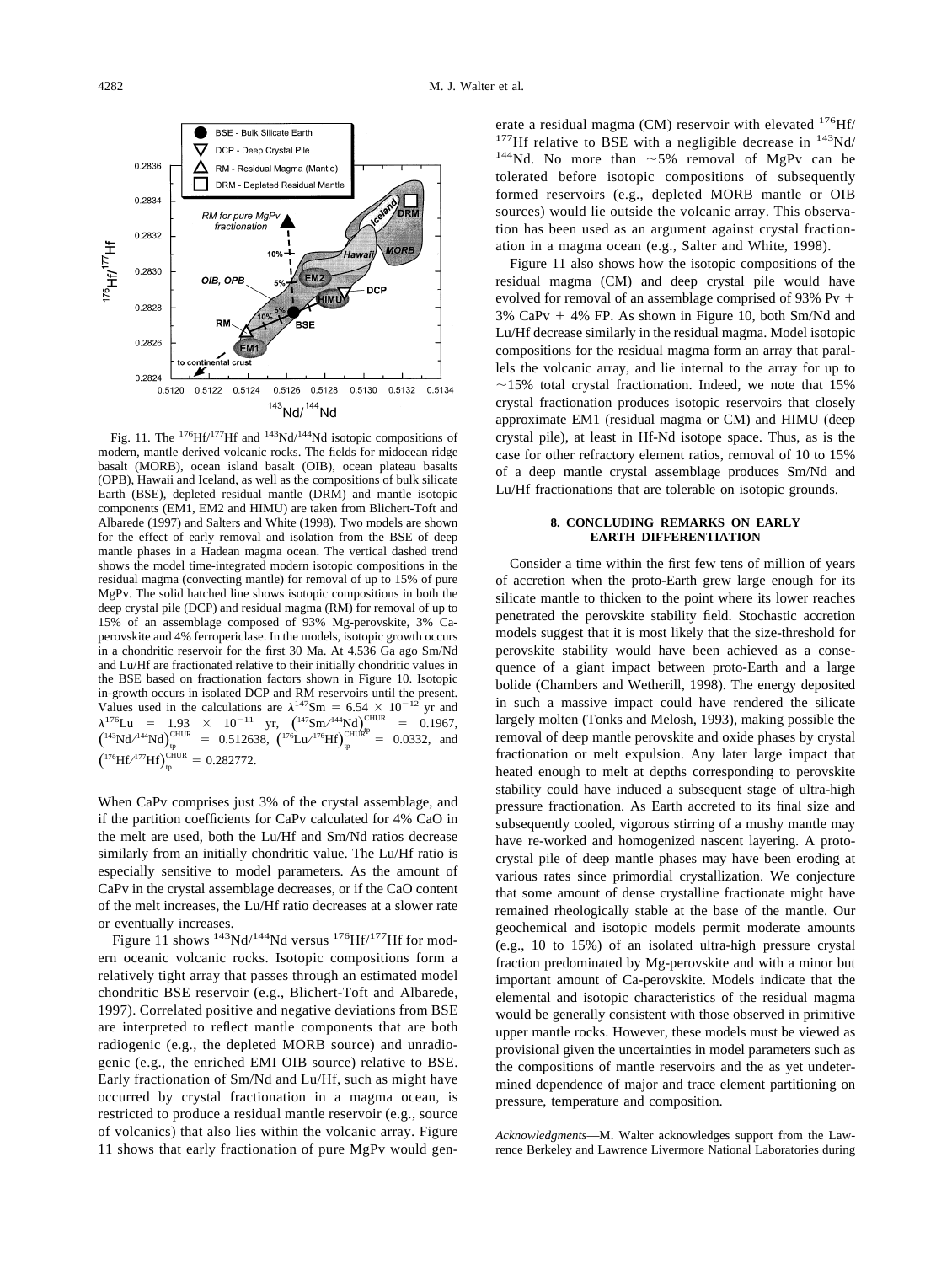<span id="page-16-0"></span>preparation of this manuscript. The initial experimentation by RGT and DJF in Bayreuth was funded by the EU-TMR Large Scale Facilities Programme (contract to D.C. Rubie). We thank J. Blundy, A. Corgne, T. Elliot, A. Halliday, K. Hirose, B. McDonough, D. Presnall, and B. Wood for discussions and access to submitted data. We thank W. van Westrenen and two anonymous reviewers for helpful comments that improved the manuscript.

# **REFERENCES**

- Agee C. B. and Walker D. (1988) Mass balance and phase density constraints on early differentiation of chondritic mantle. *Earth Planet Sci. Lett.* 90, 144–156.
- Albarede F., Blichert-Toft J., Vervoort J. D., Gleason J. D., and Rosing M. (2000) Hf-Nd isotopic evidence for a transient dynamic regime in the early terrestrial mantle. *Nature* 404, 488–490.
- Albarede F. and van der Hilst R. D. (1999) New mantle convection model may reconcile conflicting evidence. *EOS* 80, 535, 537-539.
- Allegre C. J., and Minster J. F. (1978) Quantitative models of trace element behavior in magmatic processes. *Earth Planet Sci. Lett.* 38, 1–25.
- Allegre C. J., Poirier J. P., Humbler E., and Hofmann A. W. (1995) The Chemical Composition of the Earth. *Earth Planet Sci. Lett.* 134, 515–526.
- Amelin Y., Lee D.-C., and Halliday A. N. (2000) Early-middle Archean crustal evolution deduced from Lu-Hf and U-Pb isotopic studies of single zircon grains. *Geochim. Cosmochim. Acta* 64, 4205–4225.
- Andrault D. (2003) Cationic substitution in MgSiO<sub>3</sub> perovskite. *Phys. Earth Planet. Int.* 136, 67–78.
- Andrault D., Neuville D., Flank A. M., and Wang Y. (1998) Cation coordination sites in Al-MgSiO<sub>3</sub> perovskite. Am. Mineral. 83, 1045–1053.
- Beccaluva L., Bianchini G., Coltorti M., Perkins W. T., Siena F., Vaccaro C., and Wilson M. (2001) Multistage evolution of the European lithospheric mantle: new evidence from Sardinia peridotite xenoliths. *Contrib. Mineral. Petrol.* 142, 284–297.
- Benz W. and Cameron G. W. (1990) Terrestrial effects of the giant impact. In *Origin of the Earth* (ed. H. E. Newsom and J. H. Jones), pp. 61–67. Oxford University Press.
- Blichert-Toft J., and Albarede F. (1997) The Lu-Hf isotope geochemistry of chondrites and the evolution of the mantle-crust system. *Earth Planet Sci. Lett.* 148, 243–258.
- Blundy J., and Wood B. (2003) Partitioning of trace elements between crystals and melts. *Earth Planet Sci. Lett.* 210, 383–397.
- Blundy J. D., and Wood B. J. (1994) Prediction of crystal-melt partition coefficients from elastic moduli. *Nature* 372, 452–454.
- Bodinier J. D., Dupuy C., and Dostal J. (1988) Geochemistry and petrogenesis of Eastern Pyrenean peridotites. *Geochim. Cosmochim. Acta* 52, 2893–2907.
- Bonatti E., Ottonello G., and Hamlyn P. R. (1986) Peridotites form the island of Zabargad (St. John), Red Sea: petrology and Geochemistry. *J. Geophys. Res.* 91(B1), 599–631.
- Bowring S. A., and Housh T. (1995) The Earth's early evolution. *Science* 269, 1535–1540.
- Boyet M., Blichert-Toft J., Rosing M., Storey M., Telouk P., and Albarede F. (2003) <sup>142</sup>Nd evidence for early Earth differentiation. *Earth Planet Sci. Lett.* 214, 427–442.
- Canup R., and Asphaug E. (2001) Origin of the Moon in a giant impact near the end of Earth's formation. *Nature* 412, 708–712.
- Caro G., Bourdon B., Birck J.-L., and Moorbath S. (2003) <sup>146</sup>Sm-<sup>142</sup>Nd evidence from Isua metamorphosed sediments for early differentiation of the Earth's mantle. *Nature* 423, 428–432.
- Chambers J. E., and Wetherill G. W. (1998) Making the terrestrial planets: N-body integrations of planetary embryos in three dimensions. *Icarus* 136, 304–327.
- Corgne A., Allan N. L., and Wood B. J. (2003) Atomistic simulations of trace element incorporation into the large site of  $MgSiO<sub>3</sub>$  and CaSiO3 perovskites. *Phys. Earth Planet. Int.* 139, 113–127.
- Corgne A. and Wood B. J. (2002)  $CaSiO<sub>3</sub>$  and  $CaTiO<sub>3</sub>$  perovskite-melt partitioning of trace elements. Implications for gross mantle differentiation. *Geophys. Res. Lett.* 2001GL014398.
- Corgne A. and Wood B. J. (2004) Trace element partitioning between majoritic garnet and silicate melt at 25 GPa. *Phys. Earth Planet. Int.* 143-144, 407-419.
- Drake M. J., McFarlane E. A., Gasparik T., and Rubie D. C. (1993) Mg-perovskite/silicate melt and majorite garnet/silicate melt partition coefficients in the system CaO-MgO-SiO<sub>2</sub> at high temperatures and pressures. *J. Geophys. Res.* 98, 5427–5431.
- Finger L. W. and Hazen R. M. (2000) Systematics of high-pressure silicate structures. In *High-Temperature and High Pressure Crystal Chemistry* (ed. R. M. Hazen and R. T. Downs), Vol. 41, pp. 123–156. The Mineralogical Society of America.
- Frey F. A., Shimizu N., Leinbach A., Obata M., and Takazawa E. (1991) Compositional variations within the low layered zone of the Horoman Peridotite, Hokkaido, Japan: Constraints on models for melt-solid segtrgation. *J. Petrol.* (Special Lherzolites Issue) 211– 227.
- Frey F. A., Suen C. J., and Stockman H. W. (1985) The Ronda high temperature peridotite: Geochemistry and petrogenesis. *Geochim. Cosmochim. Acta* 49, 2469–2491.
- Frost D. J., and Langenhorst F. (2002) The effect of  $\text{Al}_2\text{O}_3$  on Fe-Mg partitioning between magnesiowustite and magnesium silicate perovskite. *Earth Planet Sci. Lett.* 199, 227–241.
- Galer S. J. G., and Goldstein S. L. (1991) Early mantle differentiation and its thermal consequences. *Geochim. Cosmochim. Acta* 55, 227–239.
- Gessman C. K., Wood B. J., Rubie D. C., and Kilburn M. R. (2001) Solubility of silicon in liquid metal at high pressure: implications for the composition of the Earth's core. *Earth Planet Sci. Lett.* 184, 367–376.
- Halliday A. N., Lee D.-C., Tommasini S., Davies G. R., Paslick C. R., Fitton J. G., and James D. E. (1995) Incompatible trace elements in OIB and MORB and source enrichment in the sub-oceanic mantle. *Earth Planet Sci. Lett.* 133, 379–395.
- Harper C. L., and Jacobsen S. B. (1992) Evidence from coupled 147Sm-143Nd and 146Sm-142Nd for very early (4.5 Ga) differentiation of the Earth's mantle. *Nature* 360, 728–732.
- Hart S. R., and Zindler A. (1986) In search of a bulk-Earth composition. *Chem. Geol.* 57, 247–267.
- Heinrich W., and Besch T. (1992) Thermal history of the upper mantle beneath a young back-arc extensional zone: ultramafic xenoliths from the San Luis potosì, Central Mexico. *Contrib. Mineral. Petrol.* 111, 126–142.
- Helffrich G. R., and Wood B. J. (2001) The Earth's mantle. *Nature* 412, 501–507.
- Hirose K., Shimizu N., Westrenen W. V., and Fei Y. (2004) Trace element partitioning in Earth's lower mantle and implications for geochemical consequences of partial melting at the core-mantle boundary. *Phys. Earth Planet. Int.* **6,** 249-260.
- Horiuchi H., Ito E., and Weidener D. J. (1987) Perovskite-type Mg-SiO3: Single-crystal X-ray diffraction study. *Am. Mineral.* 72, 357– 360.
- Ito E., Katsura T., Kubo A., and Walter M. (2004) Melting experiments of mantle materials under lower mantle conditions with implication to fractionation in magma ocean. *Phys. Earth Planet. Int.* 143-144, 397-406.
- Jagoutz E., Palme H., Baddenhausen H., Blum K., Cendales K., Dreibus G., SPettel B., Lorenz V., and Wanke H. (1979) The abundances of major, minor and trace elements in the Earth's mantle as derived from primitive ultramafic nodules. *Proc. 10th Lunar Planet. Sci. Conf.*, 2031-2050.
- Jeanloz R., and Williams Q. (1998) The core-mantle boundary region. In *Ultrahigh-Pressure Mineralogy* (ed. P. H. Ribbe), Reviews in Mineralogy Vol. 37, pp. 241–259. Mineralogical Society of America, Washington D.C., 2000.
- Jones J. H. (1996) Chondrite models for the composition of the Earth's mantle and core. *Phil. Trans. Roy. Soc. Lond. A.* 354, 1481–1494.
- Kato T., Ringwood A. E., and Irifune T. (1988) Experimental determination of element partitioning between silicate perovskites, garnets and liquids: constraints on early differentiation of the mantle. *Earth Planet. Sci. Lett.* 89, 123–145.
- Kellogg L. H., Hager B. H., and Hilst R. D. v. d. (1999) Compositional stratification in the deep mantle. *Science* 283, 1881–1884.